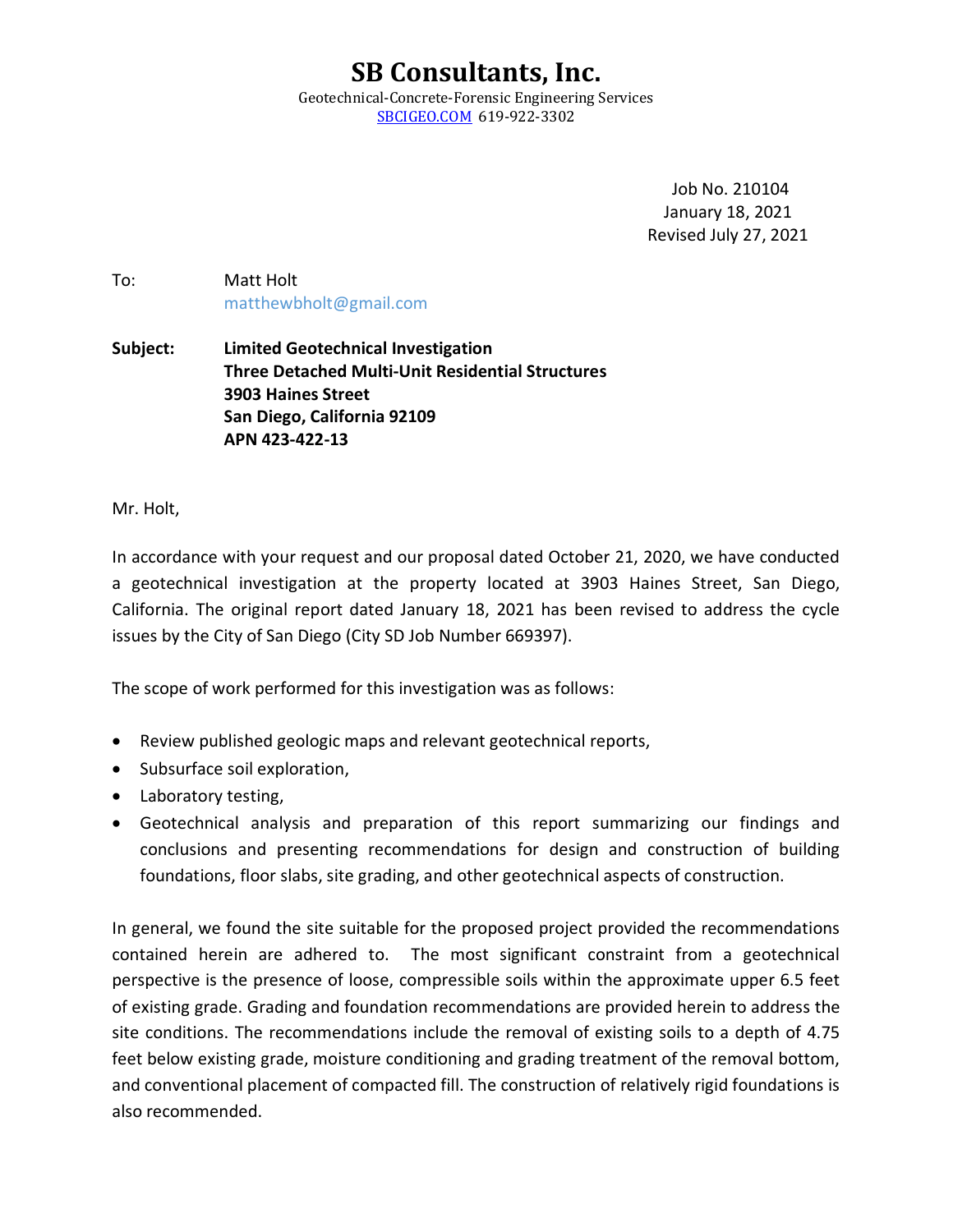#### **SITE AND PROJECT DESCRIPTION**

For purposes of this report, the front of the existing property faces west. The property is located at 3903 Haines Street and is legally designated as APN 423-422-13. The site consists of an approximate 7,500 sft lot with an existing one-story residential structure and detached garage that were constructed around 1952, located in the Crown Point area of San Diego, California (see Figure 1).

**\_\_\_\_\_\_\_\_\_\_\_\_\_\_\_\_\_\_\_\_\_\_\_\_\_\_\_\_\_\_\_\_\_\_\_\_\_\_\_\_\_\_\_\_\_\_\_\_\_\_\_\_\_\_\_\_\_\_\_\_\_\_\_\_\_\_\_\_\_\_\_\_\_\_\_\_\_\_\_\_\_\_\_\_\_\_\_\_\_\_\_\_\_** 

The site slopes gently down towards the south and west. The property has elevations ranging from an approximate elevation of 47.5 feet mean sea level (msl) near the northern perimeter of the site to 44 ft msl near the southwest corner of the lot. Vegetation consists of a few mature trees, shrubs, and turf. A similar residential building borders the property to the north, Haines Street to the west, and alleys to the south and east.

The existing structures will be removed to make way for the proposed improvements.

The lot will be subdivided into three 2,500 sft rectangular lots. The lots will trend east to west in the long direction. The northernmost lot will be prepared to receive a three-level detached residential building. The two southernmost lots will be prepared to receive two-level structures. Each building will be composed of three dwellings: a primary dwelling, a companion unit, and junior companion unit. The bottom levels for each building will be near present grade.

The buildings will be supported by both continuous and isolated footings with slab-on-grade floors. It is anticipated that the structures will be wood framed with stucco façade.

Grading will consist of reprocessing the approximate upper 4.75 feet of the near-surface soils to achieve finished grades.

#### **SUBSURFACE SOIL EXPLORATION**

We conducted the subsurface exploration on January 5 and 13, 2021. Our investigation consisted of three hand-excavated test pits and one machine-excavated boring at the approximate locations shown on the attached Figure 2. The test pits and boring were excavated to a maximum depth of 12 feet below grade. The excavations were logged by a licensed engineer. Bulk and undisturbed soil samples were obtained for laboratory testing.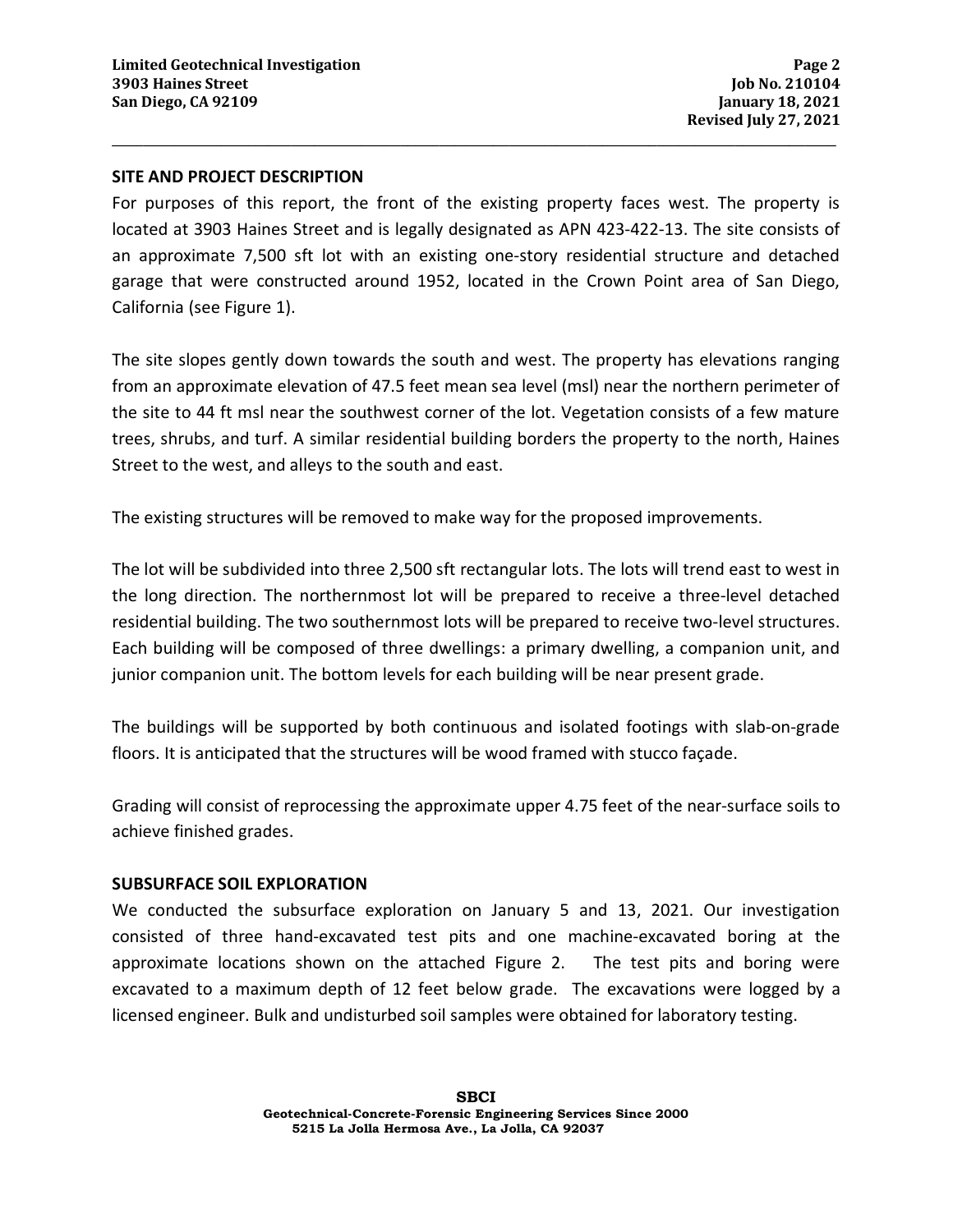#### **SUBSURFACE SOIL, LABORATORY RESULTS, AND GEOLOGIC CONDITIONS**

Logs of the excavations are presented on the attached Figures 3A-D. The laboratory results are provided on the excavation logs and Appendix A.

**\_\_\_\_\_\_\_\_\_\_\_\_\_\_\_\_\_\_\_\_\_\_\_\_\_\_\_\_\_\_\_\_\_\_\_\_\_\_\_\_\_\_\_\_\_\_\_\_\_\_\_\_\_\_\_\_\_\_\_\_\_\_\_\_\_\_\_\_\_\_\_\_\_\_\_\_\_\_\_\_\_\_\_\_\_\_\_\_\_\_\_\_\_** 

In general, the site is underlain by a relatively thin layer of undocumented fill overlaying Old Paralic Deposits, Unit 6. The materials are described herein.

#### **Undocumented Fill (Qudf)**

We encountered a layer of undocumented fill, as mapped by Kennedy and Tan (2008), associated with the previous site improvements in our excavations. The fill extends to a depth of approximately 2 to 2.5 feet and consists of loose, dry, light brown, silty fine to medium sand with rootlets. The existing undocumented fill is considered unsuitable for support of the proposed structure and will require removal, moisture conditioning, and compaction. The fill has a very low expansion potential based on visual observations and experience with similar materials.

## **Old Paralic Deposits (Qop6)**

Late Pleistocene-age Old Paralic Deposits, Unit 6 underlie the fill to the maximum depth explored of approximately 12 feet. The Old Paralic Deposits typically consist of interbedded layers of loose to medium dense silty sands, clayey sands, and conglomerate. As encountered at the site, the natural soils consist of a light gray to yellow-brown and light orange-brown, dry to slightly moist, loose to medium dense, silty fine to medium sand.

The settlement potential of the existing soils within the upper approximate 6.5 feet were estimated by remolding representative materials to in-situ moisture and density and loading to a bearing pressure of 2,000 psf. The testing was performed in accordance with the latest revision of ASTM 4546. The testing indicates that the loose natural soils have an estimated settlement potential of 1.59 percent. We consider this settlement potential to be in the moderate to high range.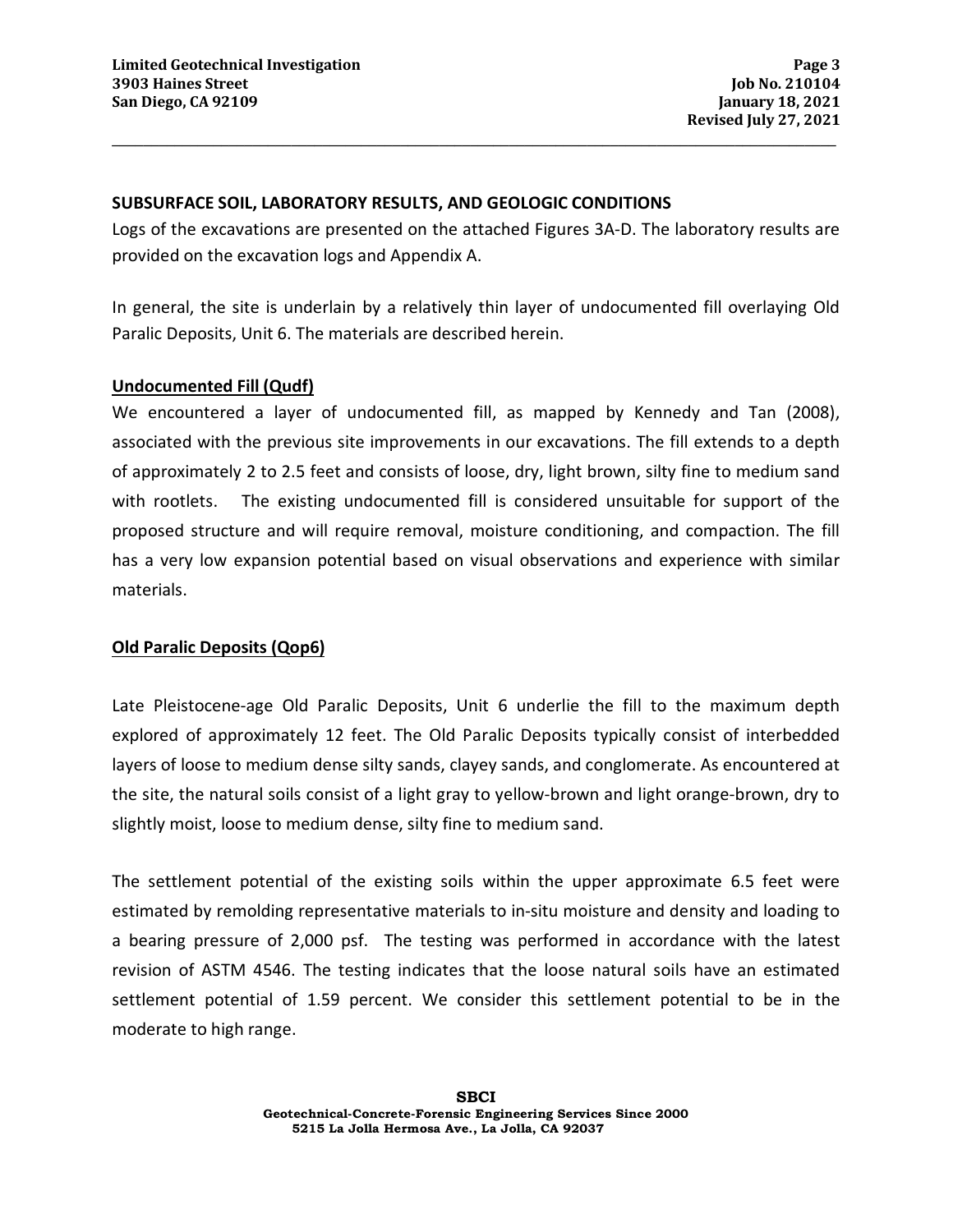To a depth of approximately 6.5 feet below existing grade, the natural soils are loose and considered unsuitable for support of the proposed structure. Grading and foundation recommendations have been provided to mitigate the loose soils.

**\_\_\_\_\_\_\_\_\_\_\_\_\_\_\_\_\_\_\_\_\_\_\_\_\_\_\_\_\_\_\_\_\_\_\_\_\_\_\_\_\_\_\_\_\_\_\_\_\_\_\_\_\_\_\_\_\_\_\_\_\_\_\_\_\_\_\_\_\_\_\_\_\_\_\_\_\_\_\_\_\_\_\_\_\_\_\_\_\_\_\_\_\_** 

The underlying medium dense natural soils are considered competent for the proposed grading and improvements. The natural soils have a very low expansion potential based on visual observations and experience with similar materials and are suitable for use as compacted fill.

## **SOIL CHEMESTRY**

SBCI is not a corrosion consultant and does not provide recommendations related to corrosion. Laboratory testing should be performed at the completion of grading by the project corrosion engineer to evaluate the corrosion characteristics of the graded soils. The following testing was performed on a representative soil sample.

#### **Water Soluble Sulfates**

We performed laboratory tests on samples of the site materials to evaluate the percentage of water-soluble sulfate content in accordance with California test method 417 (see Appendix A). The test results indicate the on-site materials at the locations tested is "S0" sulfate exposure to concrete structures as defined by 2016 CBC Section 1904 and ACI 318-14 Chapter 19. Table 1 presents a summary of concrete requirements set forth by 2016 CBC Section 1904 and ACI 318. The presence of water-soluble sulfates is not a visually discernible characteristic; therefore, other soil samples from the site could yield different concentrations. Additionally, over time landscaping activities (i.e., addition of fertilizers and other soil nutrients) may affect the concentration.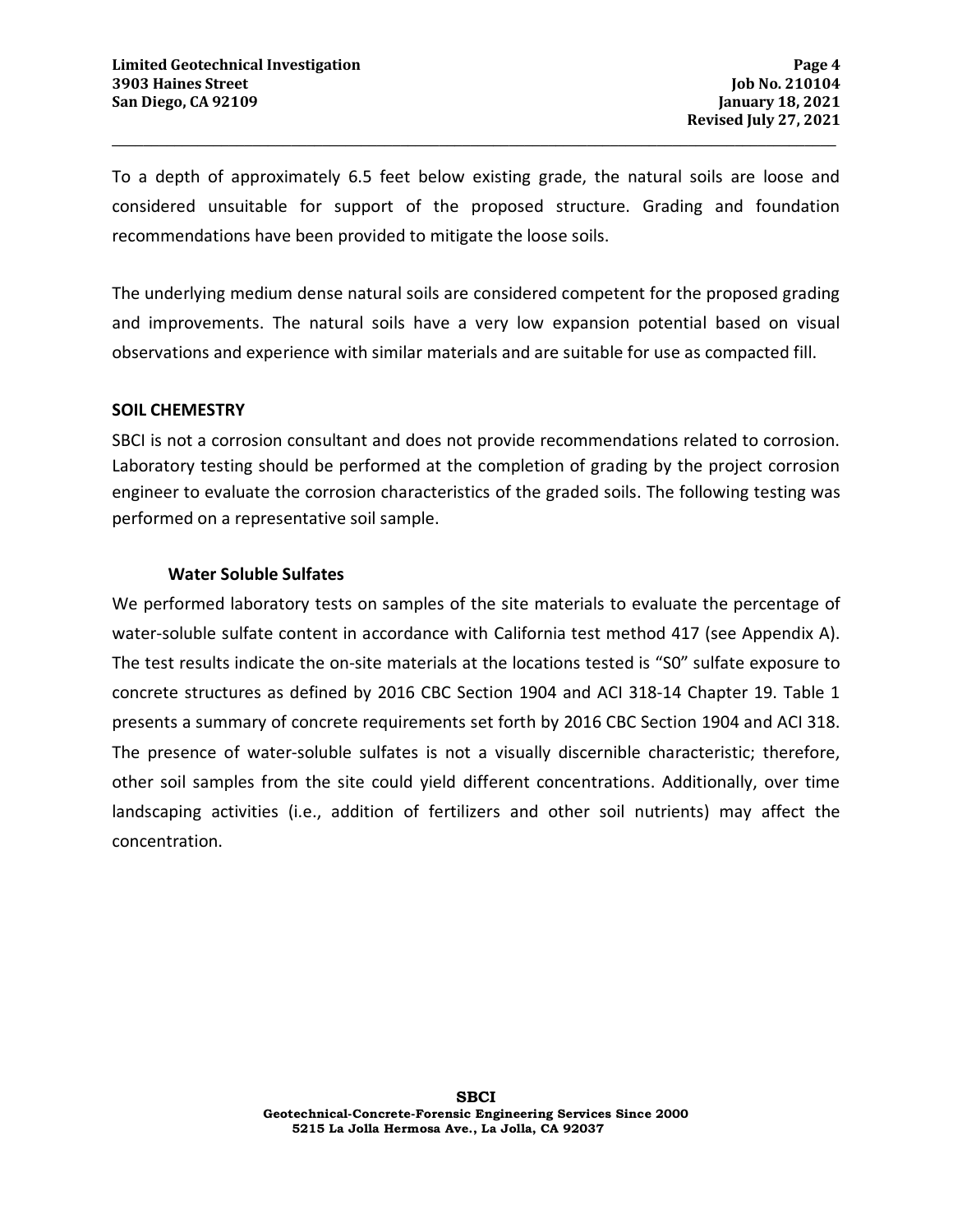## **Table 1 REQUIREMENTS FOR CONCRETE EXPOSED TO SULFATE-CONTAINING SOLUTIONS**

**\_\_\_\_\_\_\_\_\_\_\_\_\_\_\_\_\_\_\_\_\_\_\_\_\_\_\_\_\_\_\_\_\_\_\_\_\_\_\_\_\_\_\_\_\_\_\_\_\_\_\_\_\_\_\_\_\_\_\_\_\_\_\_\_\_\_\_\_\_\_\_\_\_\_\_\_\_\_\_\_\_\_\_\_\_\_\_\_\_\_\_\_\_** 

| <b>Exposure</b><br><b>Class</b> | Water-<br>Soluble<br>Sulfate (SO <sub>4</sub> )<br>Percent<br>by Weight | Cement<br>Type (ASTM C<br>150) | <b>Maximum</b><br>Water to<br><b>Cement</b><br>Ratio <sup>1</sup><br>by Weight <sup>1</sup> | <b>Minimum</b><br><b>Compressive</b><br>Strength (psi) |  |
|---------------------------------|-------------------------------------------------------------------------|--------------------------------|---------------------------------------------------------------------------------------------|--------------------------------------------------------|--|
| S <sub>0</sub>                  | $SO_4 < 0.10$                                                           | No Type<br>Restriction         | n/a                                                                                         | 2,500                                                  |  |
| S <sub>1</sub>                  | 0.10 < SO <sub>4</sub> < 0.2                                            | $\mathbf{I}$                   | 0.50                                                                                        | 4,000                                                  |  |
| S <sub>2</sub>                  | 0.20 < SO <sub>4</sub> < 2.0                                            | v                              | 0.45                                                                                        | 4,500                                                  |  |
| S3                              | $SO_4 > 2.00$                                                           | V+Pozzolan or<br>Slag          | 0.45                                                                                        | 4,500                                                  |  |

 $1$  Maximum water to cement ratio limits do not apply to lightweight concrete.

## **Chlorides**

We performed laboratory tests on samples of the site materials to evaluate the chloride content of a representative soil sample in accordance with California test method 422 (see Appendix A). The test results indicate the on-site materials at the location tested to be slightly corrosive as defined by NAVFAC DM-5.

#### **Table 2**

#### **Chlorides (%)**

| Percent (%)     | <b>Corrosiveness</b>        |
|-----------------|-----------------------------|
| 0.001-0.0025    | <b>Slightly Corrosive</b>   |
| $0.0025 - 0.01$ | <b>Moderately Corrosive</b> |
| $0.01 - 0.05$   | <b>Very Corrosive</b>       |
| Over 0.05       | <b>Extremely Corrosive</b>  |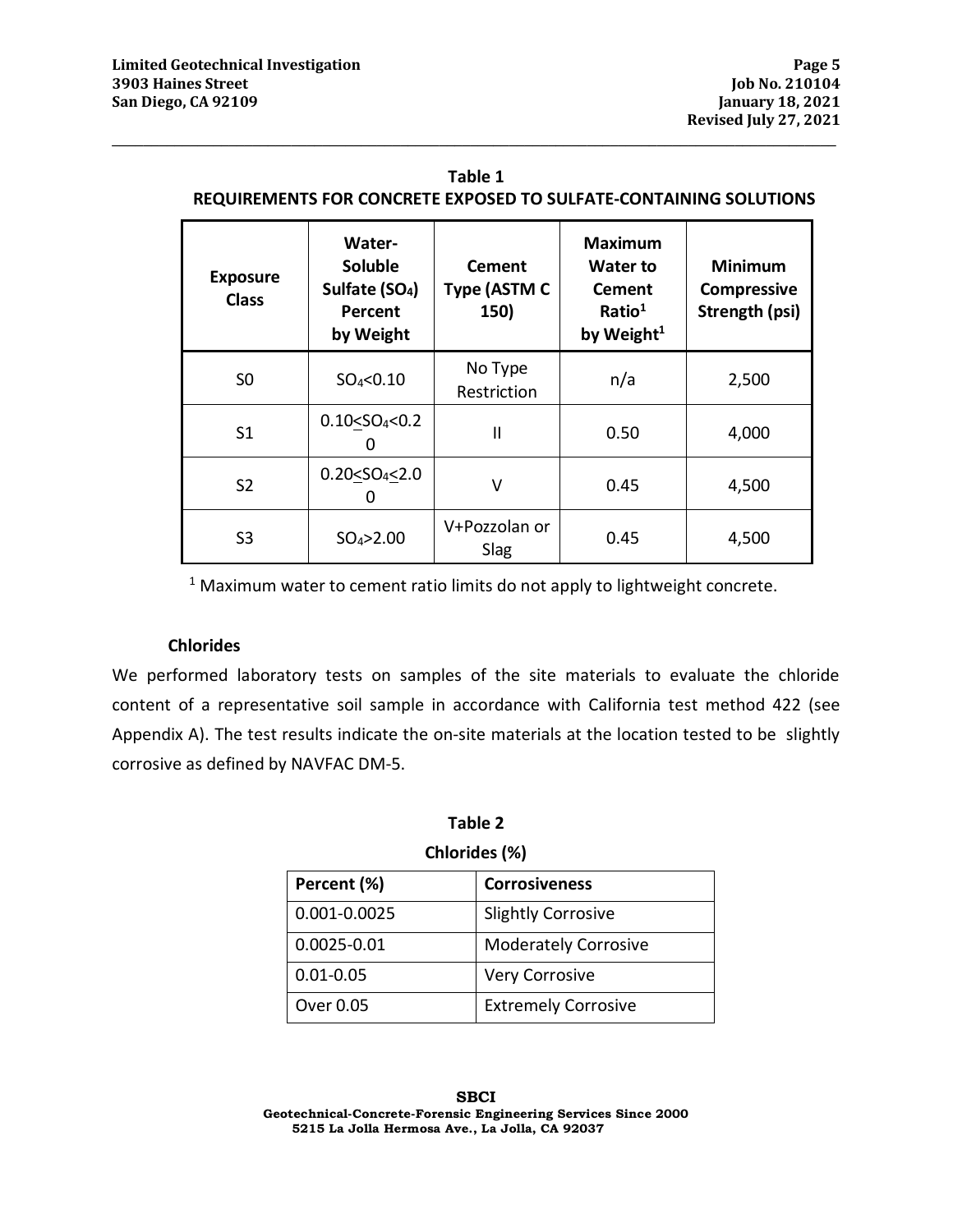## **Minimum Resistivity**

The corrosion potential of the soil to buried uncoated metal conduit was evaluated by California test 643, 1999 Department of Transportation Division of Construction, Method of Estimating Service Life of Steel Culverts. The rates of corrosion for various culvert gauge thicknesses are provided in Appendix A. The site's soils should be considered corrosive to unwrapped buried metal conduit.

**\_\_\_\_\_\_\_\_\_\_\_\_\_\_\_\_\_\_\_\_\_\_\_\_\_\_\_\_\_\_\_\_\_\_\_\_\_\_\_\_\_\_\_\_\_\_\_\_\_\_\_\_\_\_\_\_\_\_\_\_\_\_\_\_\_\_\_\_\_\_\_\_\_\_\_\_\_\_\_\_\_\_\_\_\_\_\_\_\_\_\_\_\_** 

#### **GROUNDWATER**

Groundwater was not encountered in the test pits. Groundwater is anticipated greater than 20 feet below grade. Perched (shallow) water conditions may develop at times of heavy irrigation or rainfall near the contact between the fill and natural sedimentary soils.

## **GEOLOGY AND SEISMICITY**

A review of the City of San Diego Seismic Safety Study, Geologic Hazards and Faults, Sheet 25, defines the site with a *Hazard Category* 52: Other l*evel areas, gently sloping to steep terrain, favorable geologic structure, low risk.*

The site is underlain by a thin veneer of undocumented fill, in turn underlain by late Pleistocene-age Old Paralic Deposits, Unit 6.

 Based on our background review, there are no mapped earthquake faults at or near the site. The Rose Canyon Fault Zone is the closest active fault and is located approximately 2.7 km east of the site. The building may be subject to ground shaking and possible damage from earthquakes on nearby, or more distant, active faults. The potential damage due to ground shaking at the site is not greater than the surrounding areas.

#### **LANDSLIDE POTENTIAL AND SLOPE STABILITY**

 A review of the geologic hazards map indicates there are no known deep or suspected ancient landslides located on the site. Due to the relatively flat topography and underlying competent materials, landslide hazards do not appear to present a significant risk to the proposed project.

## **LIQUEFACTION**

Liquefaction typically occurs when a site is located in a zone with seismic activity, onsite soils are cohesionless, groundwater is encountered within 50 feet of the surface, and soil relative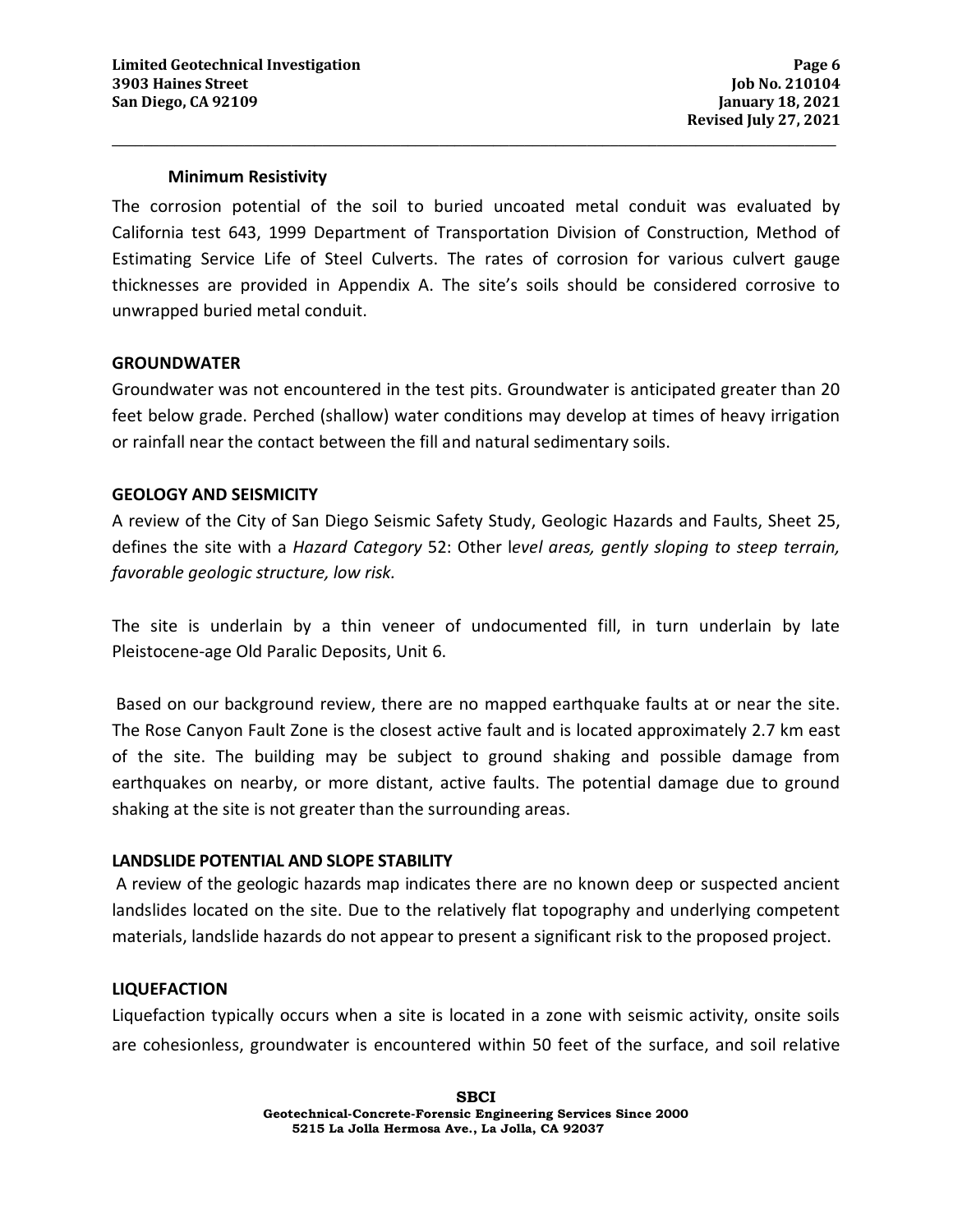densities are less than about 70 percent. If all four previous criteria are met, a seismic event could result in a rapid pore-water pressure increase from the earthquake-generated ground accelerations. Seismically induced settlement is settlement that may occur whether the potential for liquefaction exists or not. The potential for liquefaction and seismically induced settlement occurring within the site soils is considered to be "very low" due to the proposed grading and dense nature of the formational soils.

**\_\_\_\_\_\_\_\_\_\_\_\_\_\_\_\_\_\_\_\_\_\_\_\_\_\_\_\_\_\_\_\_\_\_\_\_\_\_\_\_\_\_\_\_\_\_\_\_\_\_\_\_\_\_\_\_\_\_\_\_\_\_\_\_\_\_\_\_\_\_\_\_\_\_\_\_\_\_\_\_\_\_\_\_\_\_\_\_\_\_\_\_\_** 

## **SEICHES & TSUNAMIS**

Seiches are caused by the movement of an inland body of water due to the movement from seismic forces, and tsunamis are large sea waves caused by submarine earthquakes or volcano eruptions. The potential of seiches to occur is considered to be very low due to the absence of a nearby inland body of water.

A tsunami is a series of long period waves generated in the ocean by a sudden displacement of large volumes of water. Causes of tsunamis include underwater earthquakes, volcanic eruptions, or offshore slope failures. The first order driving force for locally generated tsunamis offshore Southern California is expected to be tectonic deformation from large earthquakes (Legg, *et al.*, 2002). Historically, tsunami wave heights have ranged up to 3.7 feet in the San Diego area. According to the County of San Diego Hazard Mitigation Plan (2010), the largest tsunami effect recorded in San Diego since 1950 was May 22, 1960, which had maximum runup amplitudes of 2.1 feet (0.7 meters). Wave heights and run-up elevations from tsunamis along the San Diego coast have historically fallen within the normal range of the tides. The County of San Diego Hazard Mitigation Plan (2010) maps zones of possible tsunami inundation for coastal areas throughout the county. Moreover, the site is situated outside of the mapped Tsunami Inundation Area according to the State of California (2009). The site is not included within one of these high-risk hazard areas. Therefore, we consider the risk of a tsunami hazard at the site to be low.

#### **SEISMIC DESIGN VALUES**

Seismic design values for the proposed building are presented in the attached Figure 4.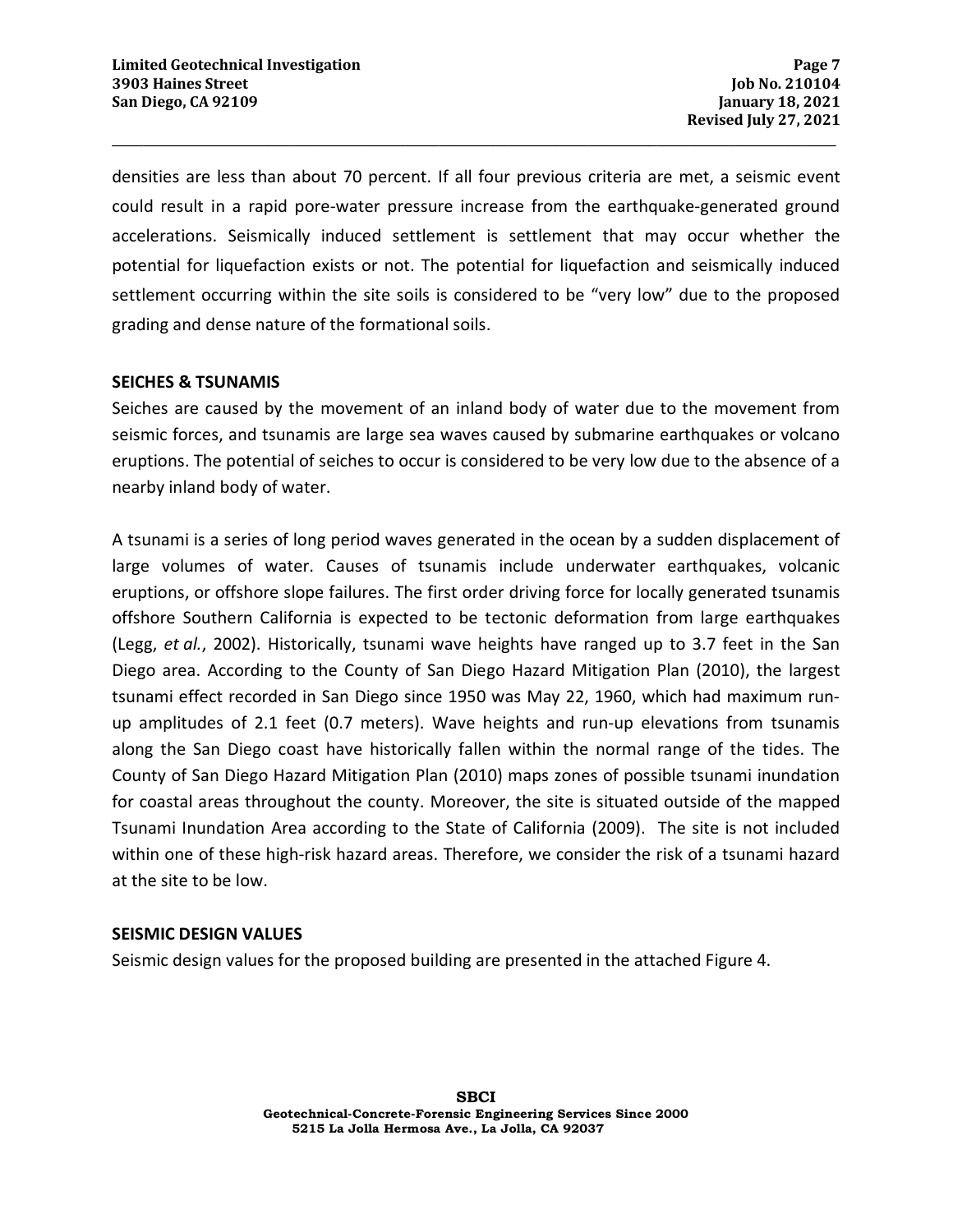## **CONCLUSIONS**

In general, we found the site suitable for the proposed project provided the recommendations contained herein are adhered to. The most significant constraint from a geotechnical perspective is the presence of loose, compressible soils within the approximate upper 6.5 feet of existing grade. If the compressible soils are not remediated, soils related foundation movement and associated structural distress may occur.

**\_\_\_\_\_\_\_\_\_\_\_\_\_\_\_\_\_\_\_\_\_\_\_\_\_\_\_\_\_\_\_\_\_\_\_\_\_\_\_\_\_\_\_\_\_\_\_\_\_\_\_\_\_\_\_\_\_\_\_\_\_\_\_\_\_\_\_\_\_\_\_\_\_\_\_\_\_\_\_\_\_\_\_\_\_\_\_\_\_\_\_\_\_** 

Expansive soils were not encountered on the site.

Soluble sulfate testing indicates that the soils have a negligible potential for concrete sulfate attack. Chloride testing indicates that the soils are slightly corrosive. The maximum water to cement ratio and minimum concrete cover recommendations provided in this report are intended to reduce the potential for detrimental effects to concrete and reinforcing steel.

The soils are considered corrosive to buried metal conduit. The project's corrosion engineer should address potential corrosion issues and design recommendations.

Grading and foundation recommendations are provided herein to address the site conditions. The recommendations include the removal of existing soils to a depth of 4.75 feet below existing grade, moisture conditioning and grading treatment of the removal bottom, and conventional placement of compacted fill. The construction of relatively rigid foundations is also recommended.

## **RECOMMENDATIONS**

## *1. Site Grading and Compaction*

## • **Removal of Concrete and Other Debris**

Concrete and other debris resulting from demolition of the existing improvements should be removed from the site.

## • **Grading Removals**

The undocumented fill and loose natural soils should be assumed to overlie the entire site.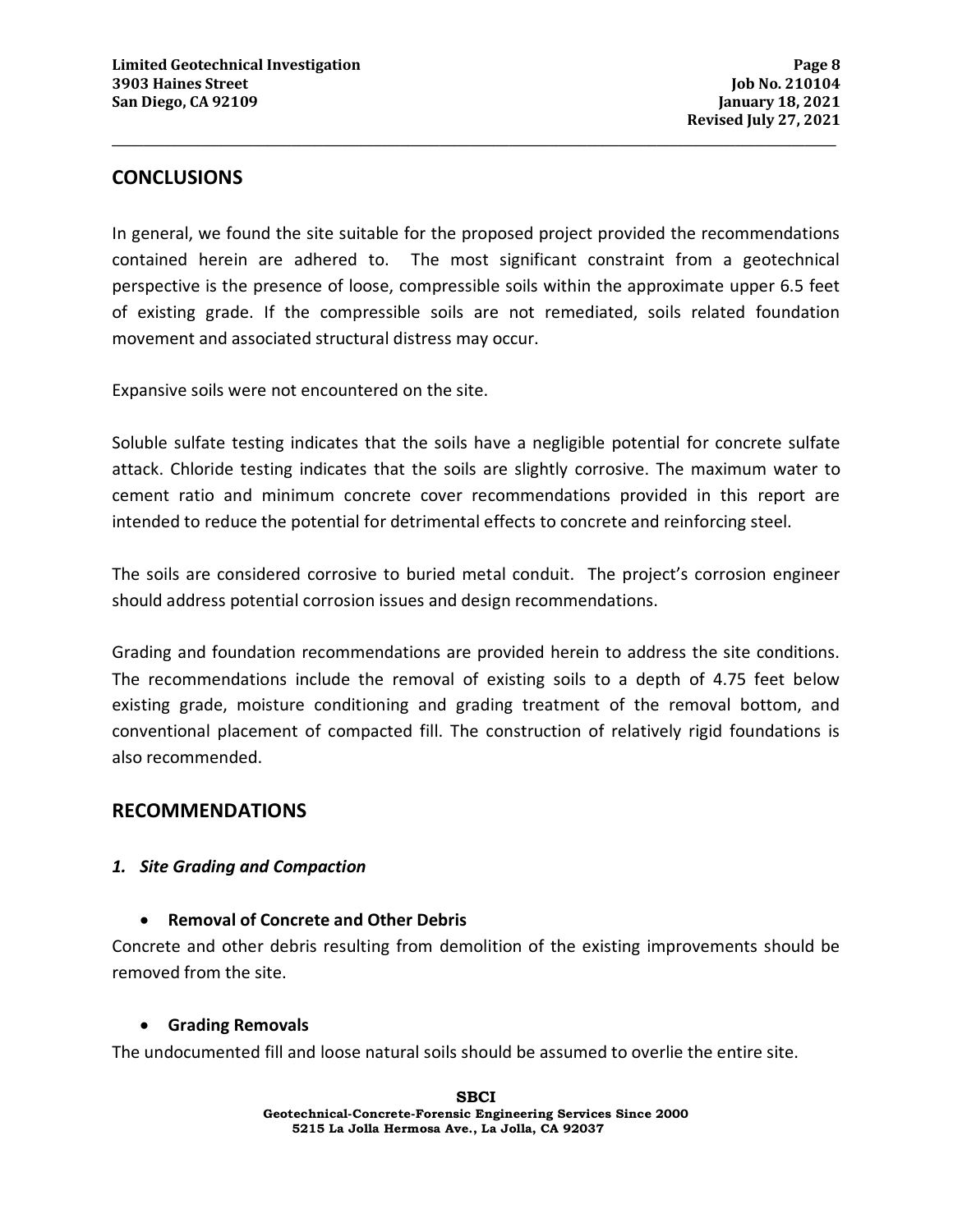The removals shall extend a minimum of 4.75 feet below existing grade. This removal is intended to address the loose soils and possible cut to fill transitions below the improvements.

**\_\_\_\_\_\_\_\_\_\_\_\_\_\_\_\_\_\_\_\_\_\_\_\_\_\_\_\_\_\_\_\_\_\_\_\_\_\_\_\_\_\_\_\_\_\_\_\_\_\_\_\_\_\_\_\_\_\_\_\_\_\_\_\_\_\_\_\_\_\_\_\_\_\_\_\_\_\_\_\_\_\_\_\_\_\_\_\_\_\_\_\_\_** 

Deeper removals may be necessary depending on the density of the exposed natural soils.

The engineering firm providing geotechnical services at the time of grading shall observe all removals and verify conditions and removal depths.

The lateral limits of the removals shall be 4 feet beyond the footprint of the settlementsensitive improvements such as the buildings and exterior slabs and retaining walls (where space permits) or equal to the vertical limits of the removals, whichever is greater.

## • **Pre-Saturation and Compaction of Removal Bottom**

Prior to placing fill, the exposed natural soils in the removal bottom shall be presaturated to a minimum depth of 2 feet below the removal bottom. The soils shall be moisture conditioned to at least 2 percent above the soil's optimum moisture content. The moisture content shall be verified prior to the placement of fill.

The removal bottom shall be scarified to a depth of 8 to 12 inches, moisture conditioned a minimum of 2 percent above the soil's optimum moisture content, and compacted to a minimum of 95 percent relative compaction per ASTM D1557.

## • **Compaction of Fill**

The on-site soils may be reused as compacted fill and trench backfill, provided they are free of organic materials and debris and rock fragments over 6 inches in maximum dimension. Any imported fill soils should be predominantly granular and approved prior to importation by the engineering firm providing geotechnical services.

Subsequent fill should be placed at slightly above optimum moisture content, in 6- to 8-inch thick loose layers, with each layer compacted by mechanical means to a minimum relative compaction of 90 percent as determined by ASTM D1557.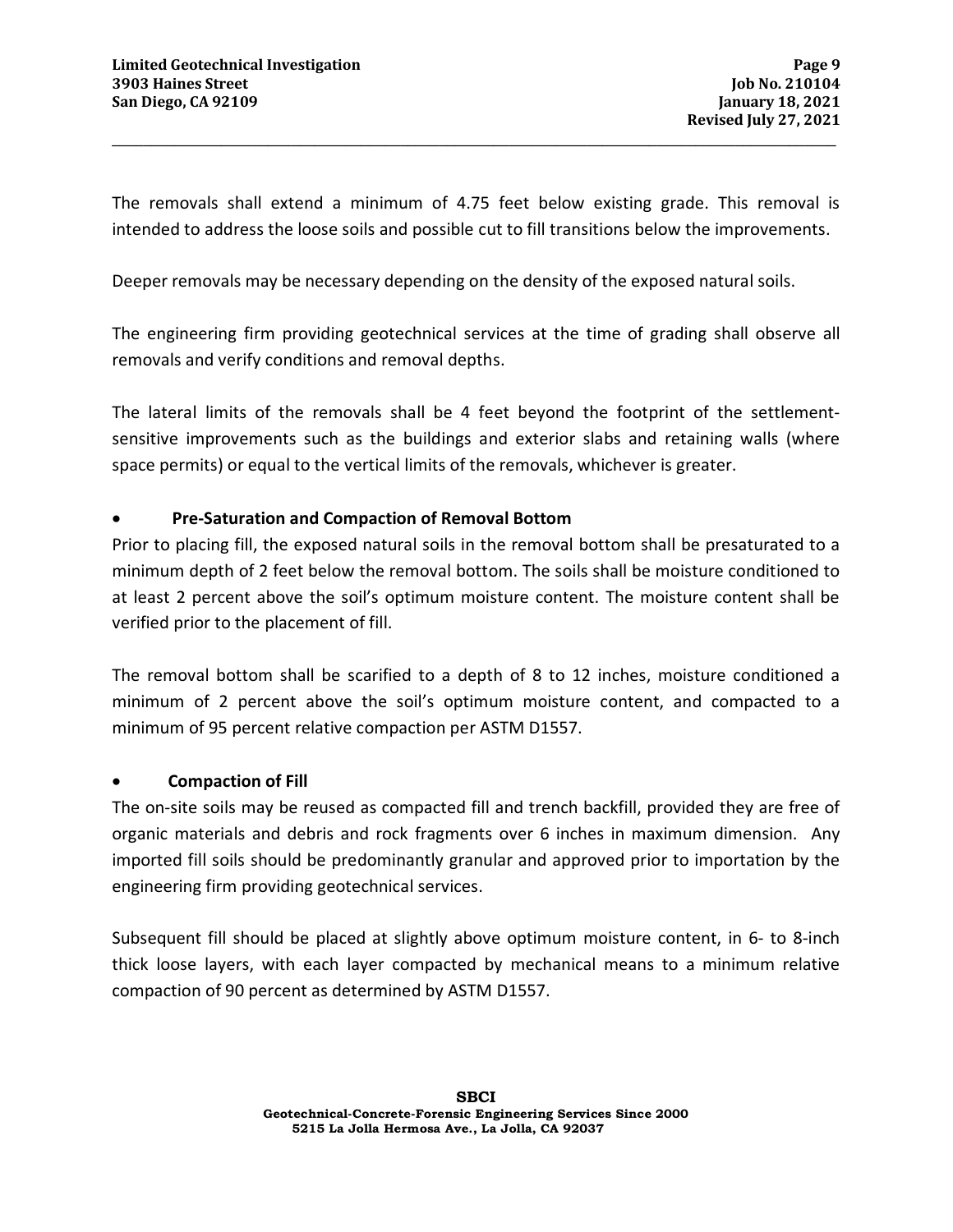All fill placement and compaction should be performed in accordance with the grading requirements of the City of San Diego and should be observed and tested as necessary by the engineering firm providing geotechnical services.

**\_\_\_\_\_\_\_\_\_\_\_\_\_\_\_\_\_\_\_\_\_\_\_\_\_\_\_\_\_\_\_\_\_\_\_\_\_\_\_\_\_\_\_\_\_\_\_\_\_\_\_\_\_\_\_\_\_\_\_\_\_\_\_\_\_\_\_\_\_\_\_\_\_\_\_\_\_\_\_\_\_\_\_\_\_\_\_\_\_\_\_\_\_** 

Utility trench backfill within five feet of the proposed structure and beneath all pavements and concrete flatwork should be compacted to a minimum of 90 percent of its maximum dry density.

The upper one-foot of pavement subgrade and base material should be compacted to at least 95 percent relative density.

Recompaction of the on-site soils may result in up to 15 percent shrinkage by volume. Actual shrinkage may be greater.

Imported soils should be primarily granular and have a low expansion potential with an expansion index less than 31.

 Imported soils should be tested and approved by the engineering firm providing geotechnical services prior to importation.

## • **Temporary Cut Slopes and Excavations**

Temporary cut slopes, up to approximately 4.75 feet in maximum height, are anticipated. The stability of temporary slopes should be verified by a representative of the engineering firm providing geotechnical services at the time of excavation. Temporary cut slopes of 3.5 feet may be excavated vertically. Temporary cut slopes exceeding 3.5 feet in height should be sloped at 3/4:1 (horizontal to vertical).

No surcharge loads such as stockpiles, vehicles, etc. should be allowed within a distance from the top of temporary slopes equal to half the slope height.

Care shall be taken not to undermine adjacent improvements by the placement of temporary excavations. The contractor shall be responsible to support and protect existing improvements.

## • **Excavation and Soil Characteristics**

 Excavation of the surficial soil (undocumented fill and the Old Paralic Deposits) should be possible with moderate effort using conventional heavy-duty equipment.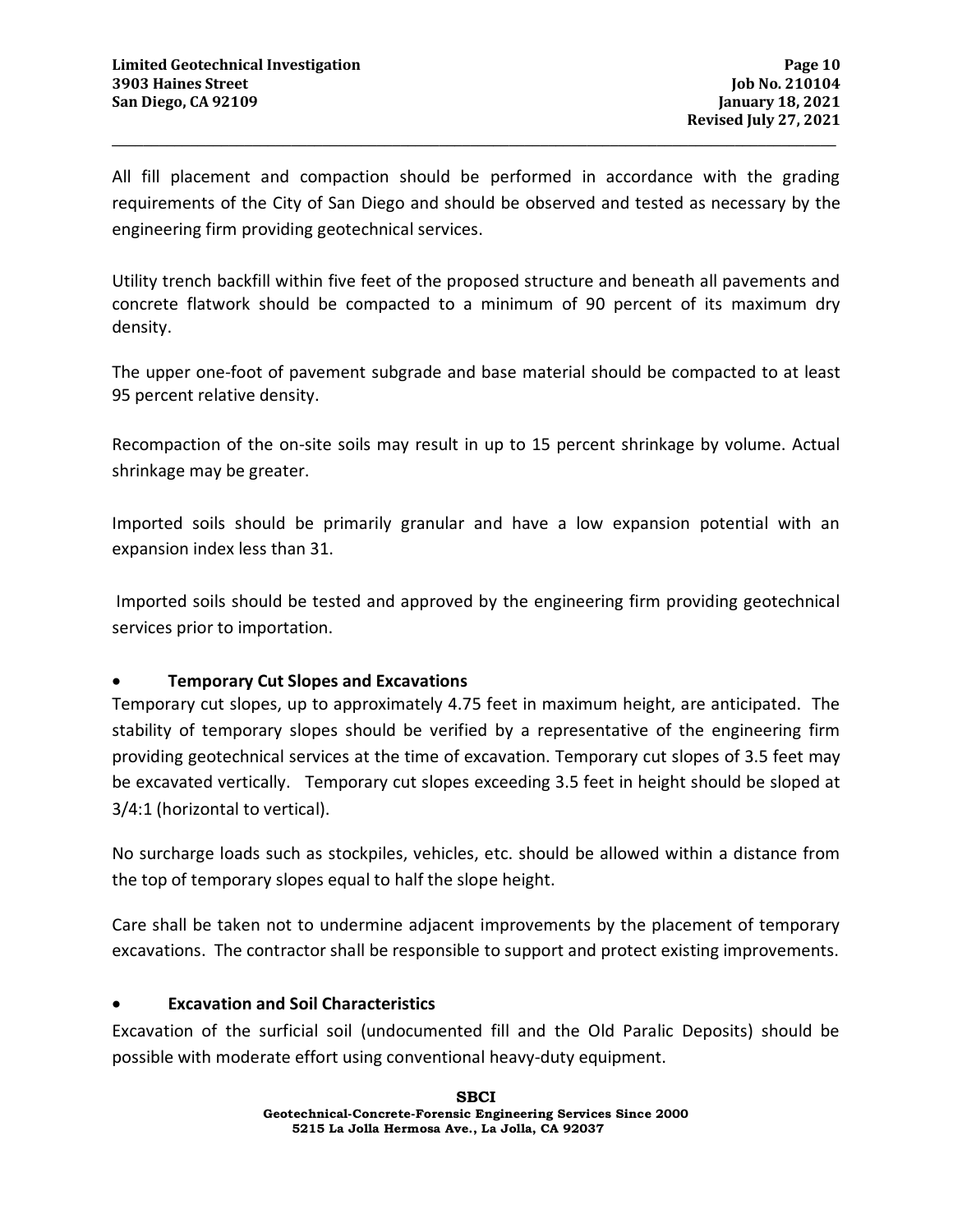## *2. Footings*

## • **Footing Depths and Minimum Dimensions**

Footings may be supported on continuous and/or individual spread concrete footings having the following minimum depths and widths:

**\_\_\_\_\_\_\_\_\_\_\_\_\_\_\_\_\_\_\_\_\_\_\_\_\_\_\_\_\_\_\_\_\_\_\_\_\_\_\_\_\_\_\_\_\_\_\_\_\_\_\_\_\_\_\_\_\_\_\_\_\_\_\_\_\_\_\_\_\_\_\_\_\_\_\_\_\_\_\_\_\_\_\_\_\_\_\_\_\_\_\_\_\_** 

| Number of Levels         | Width of Footing (in.) * | <b>Embedment Below Lowest</b> |  |  |
|--------------------------|--------------------------|-------------------------------|--|--|
| Supported by the Footing |                          | Adjacent Grade (in.)          |  |  |
| 1 Story                  | $12**$                   | 15                            |  |  |
| 2 Story                  | 15                       | 24                            |  |  |
| 3 Story                  | 18                       | 24                            |  |  |

\*Isolated footings shall have a minimum plan dimension of 24 inches

\*\*Including exterior stairs and walls

## • **Footing Reinforcing**

All load-bearing continuous footings should be reinforced with a minimum of two No. 5 rebars placed two at the top and two at the bottom. Isolated footings should be reinforced with two number 5 rebars each way near the bottom of the footing.

Structural requirements may increase steel recommendations.

All reinforcing steel should have a minimum of 3 inches of concrete cover.

## • **Footing Concrete**

Concrete should have a minimum 28-day compressive strength of 3,000 psi and maximum water to cement ratio of 0.5 (due to permeability requirements). Concrete should be placed, finished, and cured in accordance with ACI guidelines.

## • **Allowable Soil Bearing Value**

Footings may be designed for an allowable, dead plus live load, bearing value of 2,500 psf, with a one-third increase for short-term, wind, or seismic loads.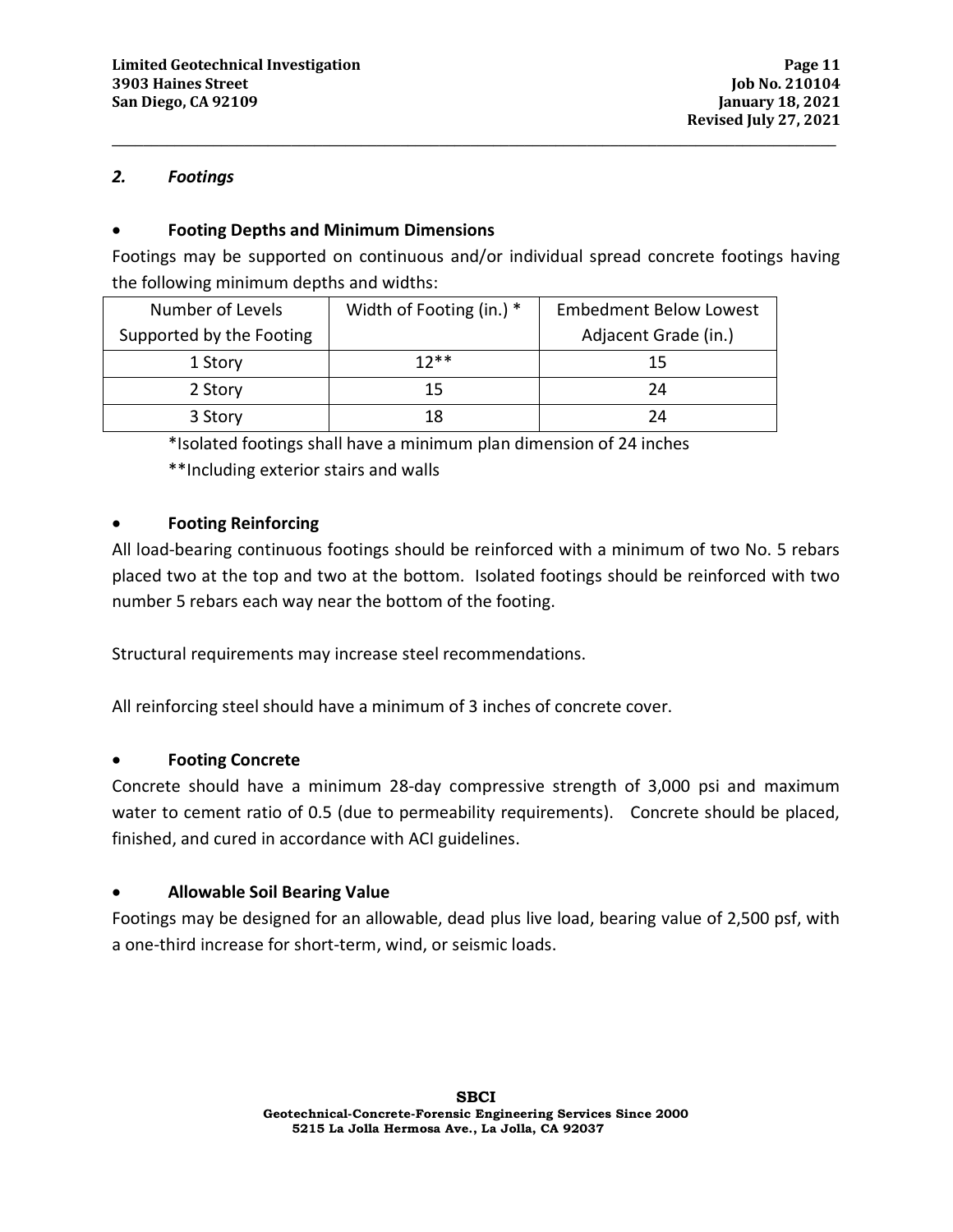#### • **Lateral Load Resistance**

An equivalent fluid, passive soil pressure of 350 pcf may be used for lateral load resistance. A soil/concrete friction factor of 0.4 may also be used. When combining friction and passive resistance, the passive resistance should be reduced by one-third.

**\_\_\_\_\_\_\_\_\_\_\_\_\_\_\_\_\_\_\_\_\_\_\_\_\_\_\_\_\_\_\_\_\_\_\_\_\_\_\_\_\_\_\_\_\_\_\_\_\_\_\_\_\_\_\_\_\_\_\_\_\_\_\_\_\_\_\_\_\_\_\_\_\_\_\_\_\_\_\_\_\_\_\_\_\_\_\_\_\_\_\_\_\_** 

## • **Utility Penetrations through Footings**

Utilities that penetrate footings should be sleeved with a minimum annular space between the sleeve and utility of  $\frac{1}{2}$ -inch and in accordance with the recommendations of the project structural engineer. All penetrations shall be sealed and waterproofed.

## • **Anticipated Settlements**

Total and differential building settlements should be less than ¾- and ½-inch, respectively, over 40 feet.

From a geotechnical perspective, the proposed development will not destabilize or result in settlement of adjacent property or right-of-way. Monitoring of the adjacent improvements is recommended. The contractor is responsible for the support and protection of adjacent improvements.

It should be recognized that minor cracks normally occur in concrete slabs and foundations due to shrinkage during curing and/or redistribution of stresses, and some cracks may be anticipated. Such cracks are not necessarily an indication of excessive vertical movements. Curing per ACI guidelines can be performed in an effort to minimize concrete cracking.

## • **Cleaning of Footing Excavations**

Footing excavations should be cleaned of loose soils prior to placing reinforcing steel and concrete.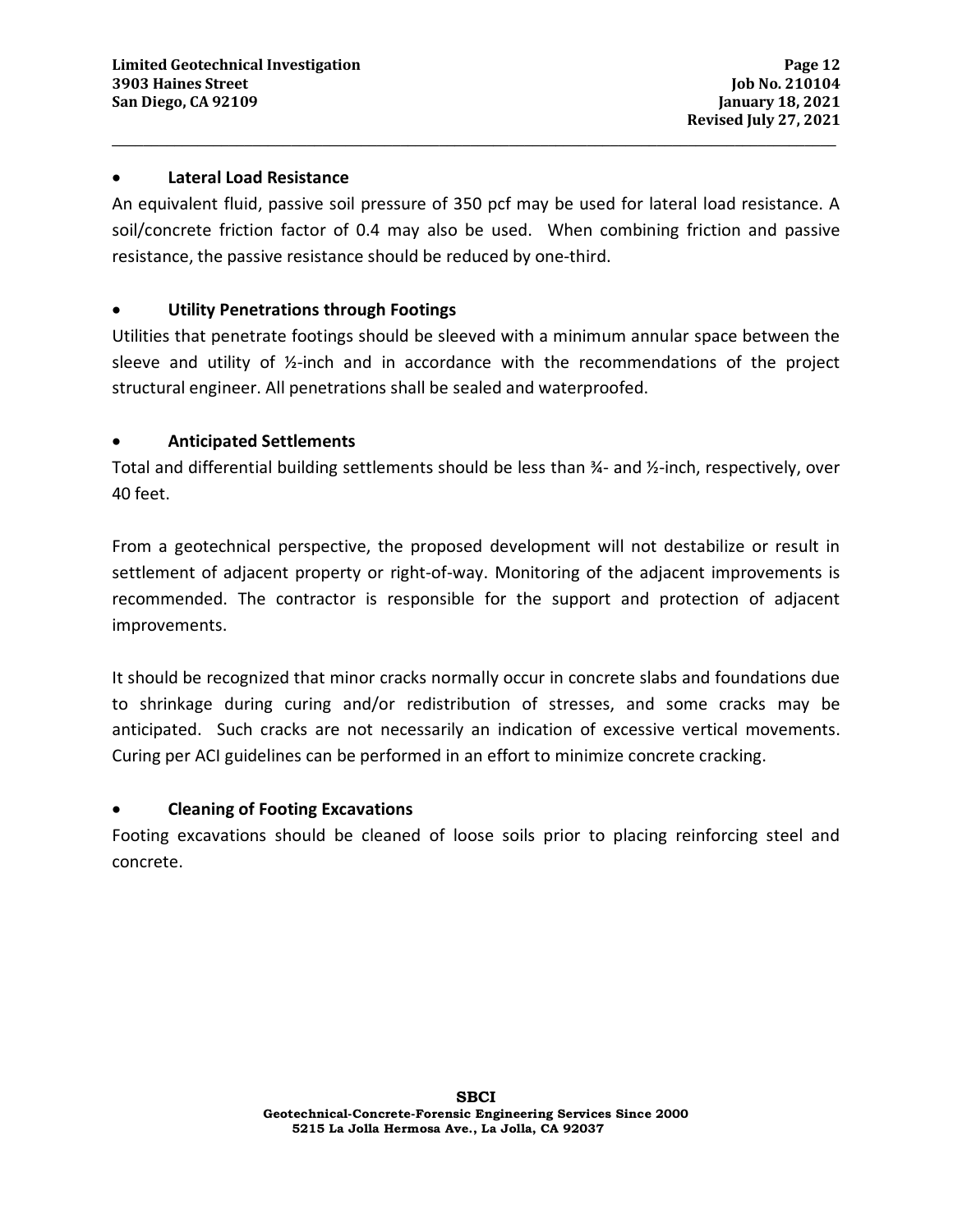#### *3. Inspection of Footing Excavations*

All footing excavations should be inspected and approved by the engineering firm providing geotechnical services prior to placement of reinforcing steel.

**\_\_\_\_\_\_\_\_\_\_\_\_\_\_\_\_\_\_\_\_\_\_\_\_\_\_\_\_\_\_\_\_\_\_\_\_\_\_\_\_\_\_\_\_\_\_\_\_\_\_\_\_\_\_\_\_\_\_\_\_\_\_\_\_\_\_\_\_\_\_\_\_\_\_\_\_\_\_\_\_\_\_\_\_\_\_\_\_\_\_\_\_\_** 

## *4. Interior Floor Slabs*

Floor slabs should be at least 5 inches thick and reinforced with No. 4 rebars spaced at 16 inches on centers in both directions and placed at the upper one-third of the slab. The new floor slabs should be underlain by 4 inches of clean sand with a 10-mil visqueen moisture barrier placed at mid-height in the sand layer. All visqueen laps and splices should be in accordance with standard industry practices. Stego Wrap (15 mil) should be considered for areas with moisture-sensitive flooring. Due to permeability requirements, concrete should have a minimum 28-day compressive strength of 3,000 psi and maximum water to cement ratio of 0.5. Concrete should be placed, finished, and cured in accordance with ACI guidelines.

In an effort to reduce reflective cracking from underlying concrete to floor tile finishes, an antifracture membrane, or slip sheet, can be installed. Following placement of concrete floor slabs, sufficient drying time must be allowed prior to placement of floor coverings. Premature placement of floor coverings may result in degradation of adhesive materials and loosening of the finish floor materials. Prior to installation, standardized testing (calcium chloride test and/or relative humidity) can be performed to determine if the slab moisture emissions are within the limits recommended by the manufacturer of the specified floor-covering product.

## **5.** *Soil Values and Other Recommendations for Retaining Walls*

The following soil values may be used for design of the new retaining walls. The following values assume that soils having a low expansion potential with an expansion index of less than 31 are utilized as backfill within a horizontal distance equal to the height of the retaining structure.

- Soil density =  $125$  pcf
- Active equivalent fluid soil pressure = 38 pcf (retaining wall, free to rotation, level backfill, no surcharge from slope or adjacent footings)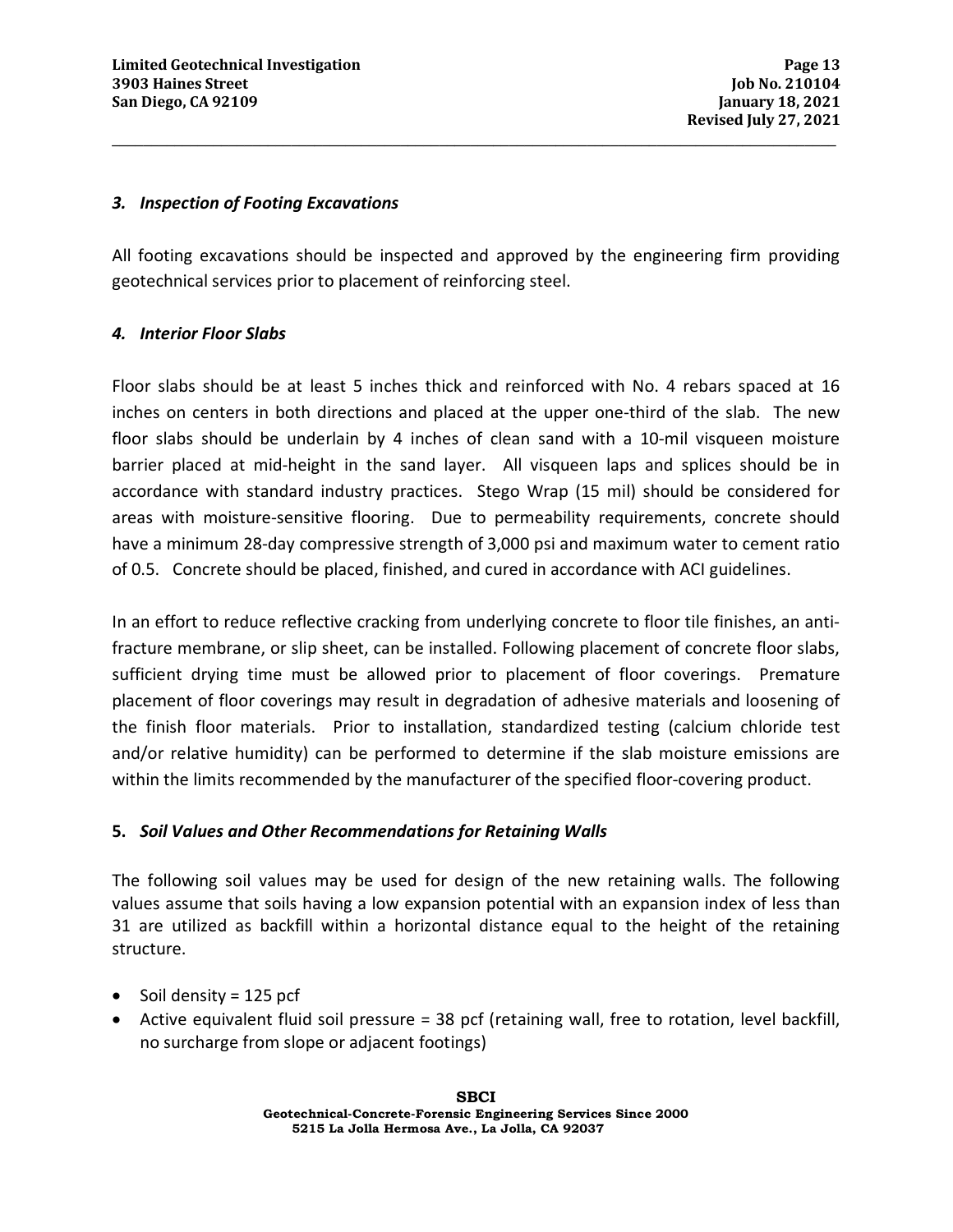• At rest equivalent fluid soil pressure = 60 pcf (basement wall, no rotation, level backfill, no surcharge from slope or adjacent footings)

**\_\_\_\_\_\_\_\_\_\_\_\_\_\_\_\_\_\_\_\_\_\_\_\_\_\_\_\_\_\_\_\_\_\_\_\_\_\_\_\_\_\_\_\_\_\_\_\_\_\_\_\_\_\_\_\_\_\_\_\_\_\_\_\_\_\_\_\_\_\_\_\_\_\_\_\_\_\_\_\_\_\_\_\_\_\_\_\_\_\_\_\_\_** 

- Allowable soil bearing pressure in fill = 2,500 psf. This value may be increased by one-third for short-term seismic loads.
- Allowable, equivalent fluid, passive soil pressure = 350 pcf. This value may be increased by one-third for short-term seismic loads.
- Allowable friction value between concrete and fill = 0.4. When combining passive and frictional resistance, the passive pressure should be reduced by one-third.
- Minimum Footing Depth = 18 inches

## • **Seismic Coefficient For Retaining Wall Design**

A horizontal seismic coefficient Kh = SDS/2.5 = 0.36 should be used for seismic design of the retaining walls over 6 feet in height. See also attached Figure 4 for seismic design values. The resultant earthquake force  $F = 3/8*kh*S$ oil density\*Wall height (H)^2 may be assumed to act at a distance of 0.6\*H from the base of the wall.

## • **Wall Drainage**

The above retaining wall soil values assume the wall will be properly drained. A typical wall drainage schematic is shown on Figure 5. Specifications for Class 2 Permeable Material are also presented on Figure 5. Class 2 Permeable Material is a mixture of sand and gravel and is not the same as Class 2 road base. Gravel and Class 2 materials shall be separated from soil with a non-woven filter fabric (such as Mirafi 140N or better). Geocomposites can be used in place of gravel/permeable base. A perforated 4-inch diameter pipe should be placed at the bottom, rear side of the wall and drained at a gradient of at least 0.5 percent to an approved outlet. We recommend SDR-35 PVC pipe or better. All joints should be glued and taped. The pipe should be encased in a filter sock. No weep holes or open head joints should be constructed for interior retaining walls. The drain system behind the wall should collect all drainage water and dispose of it at an approved outlet.

The walls should be waterproofed in accordance with the recommendations of the project architect or specialty waterproofing contractor.

## • **Surcharge Loads**

Retaining walls should be designed to resist horizontal pressures that are generated by surcharge loads. Where an imaginary 1:1 plane projecting downward from the outermost edge of a surcharge load or foundation intersects a retaining wall, that portion of the wall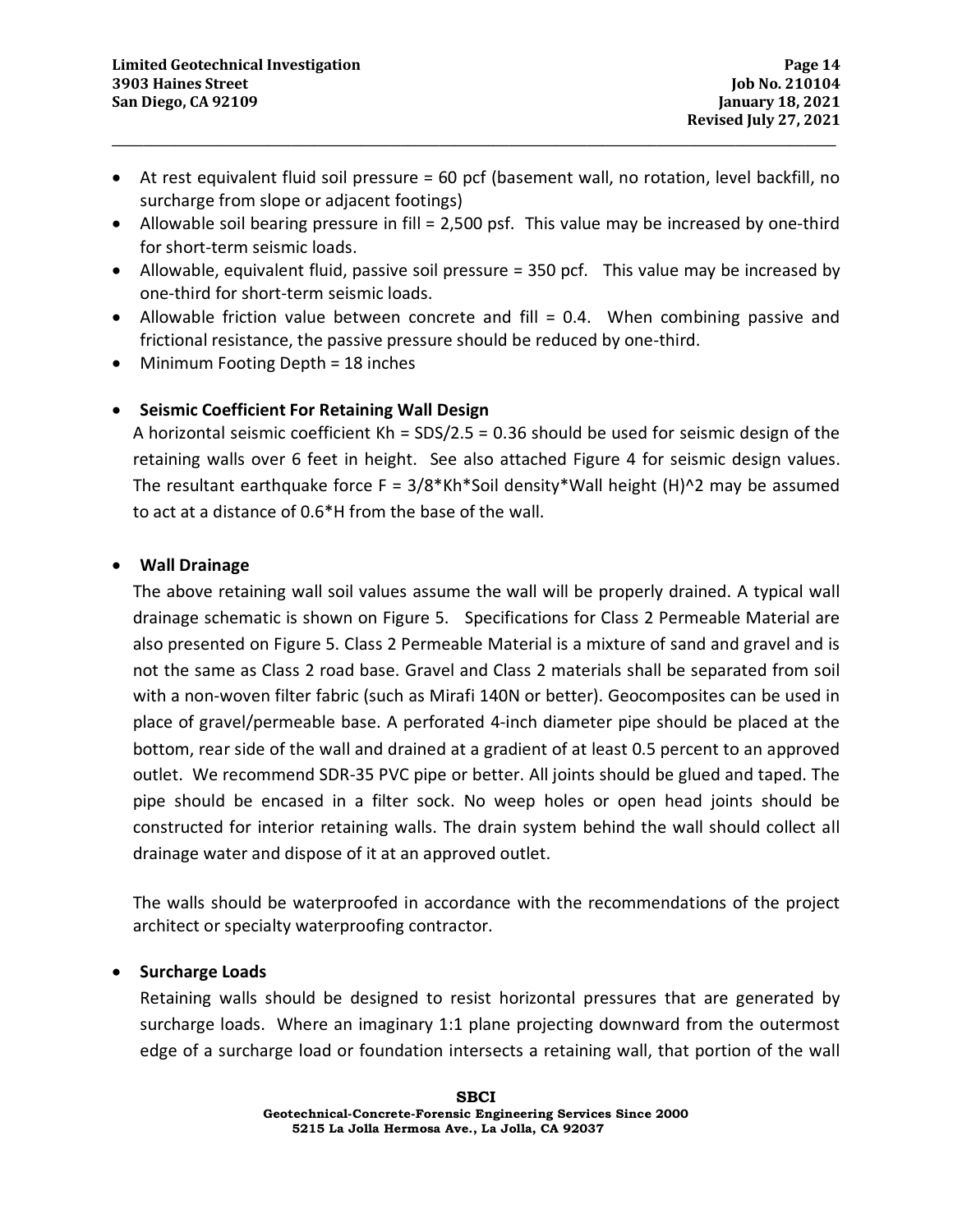below the intersection should be designed for an additional horizontal load from a uniform pressure equivalent of 0.3Q psf where  $Q =$  the surcharge pressure of adjacent building or construction loads. Q may be assumed to be 250 psf unless otherwise determined. Excavated soils should be stockpiled no closer than 10 feet from the excavation or retaining wall.

**\_\_\_\_\_\_\_\_\_\_\_\_\_\_\_\_\_\_\_\_\_\_\_\_\_\_\_\_\_\_\_\_\_\_\_\_\_\_\_\_\_\_\_\_\_\_\_\_\_\_\_\_\_\_\_\_\_\_\_\_\_\_\_\_\_\_\_\_\_\_\_\_\_\_\_\_\_\_\_\_\_\_\_\_\_\_\_\_\_\_\_\_\_** 

## *6. Driveway and Exterior Slabs*

For preliminary design purposes, concrete slabs subjected to automobile traffic should be at least 5.5 inches thick and reinforced with No. 4 rebars spaced at 16 inches on centers in two directions at middle of the slab. If driveway areas will be subjected to trash truck traffic, the thickness should be increased to 7 inches. Concrete slabs subjected to auto traffic should be underlain with a minimum of 4 inches of Caltrans Class 2 road base compacted to a minimum of 95 percent relative compaction per the latest revision of ASTM 1557.

Sidewalk, patio, and walkway concrete should be at least 5 inches thick and reinforced with No. 4 rebars spaced at 18 inches on centers in two directions at the middle of the slab.

Concrete should be placed, finished, and cured in accordance with ACI guidelines. Concrete should have a minimum 28-day compressive strength of 3,000 psi and maximum water to cement ratio of 0.5. Crack control joint spacing should not exceed 10 feet in any direction for both slabs and curbs. Control joints should be scored to a minimum depth of 1 inch and be placed within 8 hours of concrete placement.

## *7. Drainage, Landscaping, and Erosion Control*

Surface water should not be allowed to pond next to the building. Finished grades should slope a minimum of 2 percent away from the building. Surface drains should be installed in planters and surface gradients directed and maintained towards the inlets. Roof gutters and downspouts, as well as the surface drains, connecting to solid walled outlet pipes are recommended. Drainage water should be discharged to an approved outlet.

In addition, appropriate erosion-control measures shall be taken at all times during construction to prevent surface runoff waters from entering footing excavations, ponding on finished building pad or pavement areas, or running uncontrolled over the tops of newly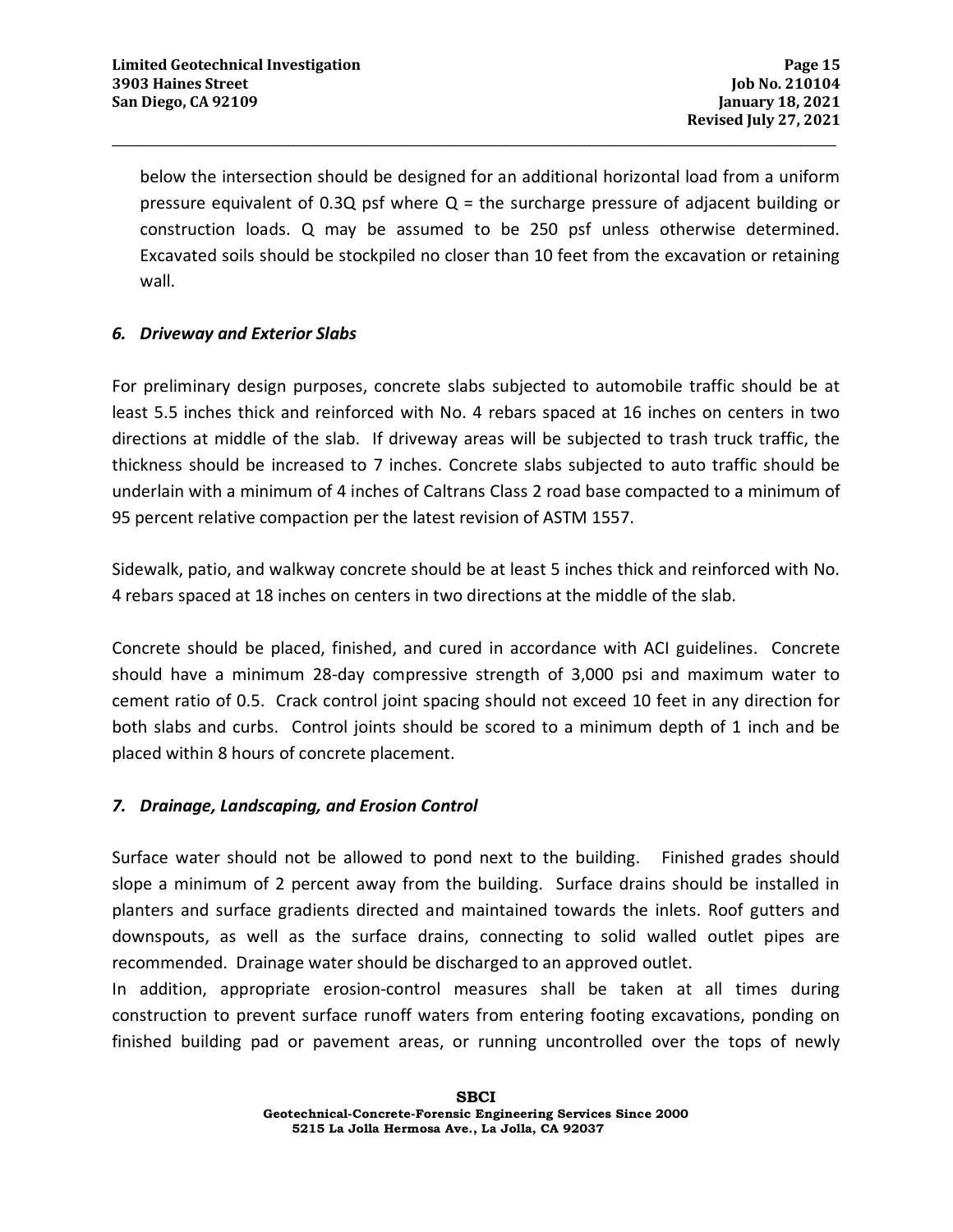constructed cut or fill slopes. Appropriate Best Management Practice (BMP) erosion control devices should be provided in accordance with local and federal governing agencies.

**\_\_\_\_\_\_\_\_\_\_\_\_\_\_\_\_\_\_\_\_\_\_\_\_\_\_\_\_\_\_\_\_\_\_\_\_\_\_\_\_\_\_\_\_\_\_\_\_\_\_\_\_\_\_\_\_\_\_\_\_\_\_\_\_\_\_\_\_\_\_\_\_\_\_\_\_\_\_\_\_\_\_\_\_\_\_\_\_\_\_\_\_\_** 

## *8. Additional Testing*

Once final grades are achieved, the soils should be tested for expansion potential, soluble sulfates, and minimum resistivity to confirm the assumptions made in this report. Final concrete design recommendations will be predicated on the testing results.

## *9. Review of Building Plans*

Final structural building plans should be reviewed by SBCI to ensure that they conform with the recommendations presented in this report. Additional or amended recommendations may be issued based on this review.

## *10. Safety*

It should be noted that the contractor is solely responsible for designing and constructing stable, temporary excavations and may need to shore, slope, or bench the sides of trench excavations as required to maintain the stability of the excavation sides where friable sands or loose soils are exposed. The contractor's "responsible person" as defined in the OSHA Construction Standards for Excavations, 29 CFR, Part 1926, should evaluate the soil exposed in the excavations as part of the contractor's safety process. In no case should slope height, slope inclination, or excavation depth, including utility trench excavation depth, exceed those specified in local, state, and federal safety regulations. Actual safe slope angles should be verified by the engineering consultant at the time of excavation.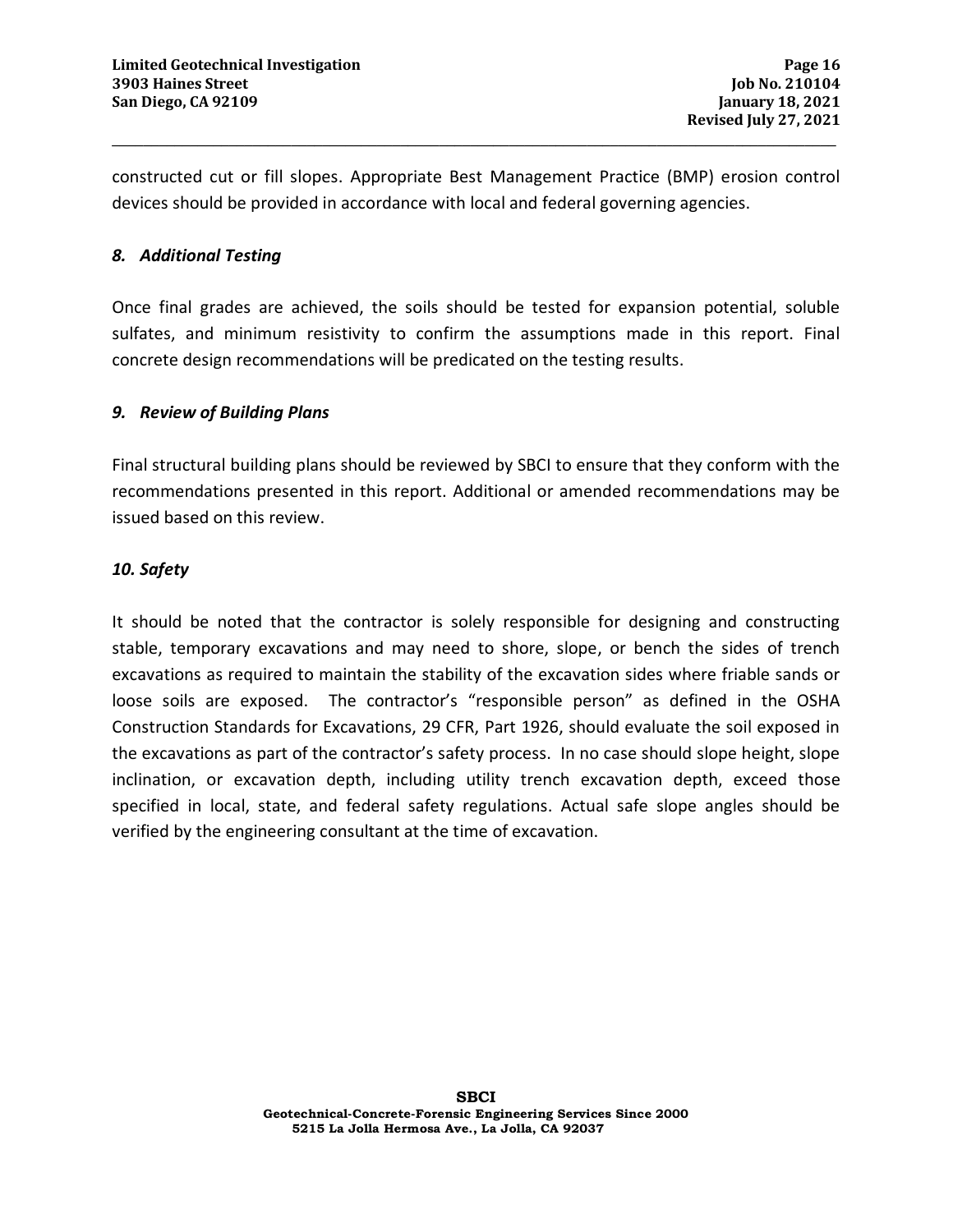#### **LIMITATIONS**

The recommendations and opinions expressed in this report reflect our best interpretation of the project requirements based on an evaluation of the subsurface soil conditions encountered at the subsurface exploration locations performed and on the assumption that the soil conditions do not deviate appreciably from those encountered. It should be recognized that the performance of the foundations may be influenced by undisclosed or unforeseen variations in the soil conditions that may occur in the intermediate and unexplored areas. Any unusual conditions not covered in this report that may be encountered during site development should be brought to the attention of the engineering firm providing geotechnical services so that modifications can be made, if necessary.

**\_\_\_\_\_\_\_\_\_\_\_\_\_\_\_\_\_\_\_\_\_\_\_\_\_\_\_\_\_\_\_\_\_\_\_\_\_\_\_\_\_\_\_\_\_\_\_\_\_\_\_\_\_\_\_\_\_\_\_\_\_\_\_\_\_\_\_\_\_\_\_\_\_\_\_\_\_\_\_\_\_\_\_\_\_\_\_\_\_\_\_\_\_** 

This office should be advised of any changes in the project scope or proposed site grading so that we may determine if the recommendations contained herein are appropriate. It should be verified in writing if the recommendations are found to be appropriate for the proposed changes or our recommendations should be modified by a written addendum.

In the performance of our professional services, we comply with that level of care and skill ordinarily exercised by members of our profession currently practicing under similar conditions and in the same locality. The client recognizes that subsurface conditions may vary from those encountered at the locations where our borings, surveys, and explorations are made and that our data, interpretations, and recommendations are based solely on the information obtained by SBCI. We will be responsible for those data, interpretations, and recommendations but shall not be responsible for the interpretations by others of the information developed. This report provides no warranty, either expressed or implied, concerning future building performance. Future damage from geotechnical or other causes is a possibility.

It is the responsibility of the stated client or their representatives to ensure that the information and recommendations contained herein are brought to the attention of the structural engineer and architect for the project and incorporated into the project's plans and specifications. It is further their responsibility to take the necessary measures to ensure that the contractor and his subcontractors carry out such recommendations during construction.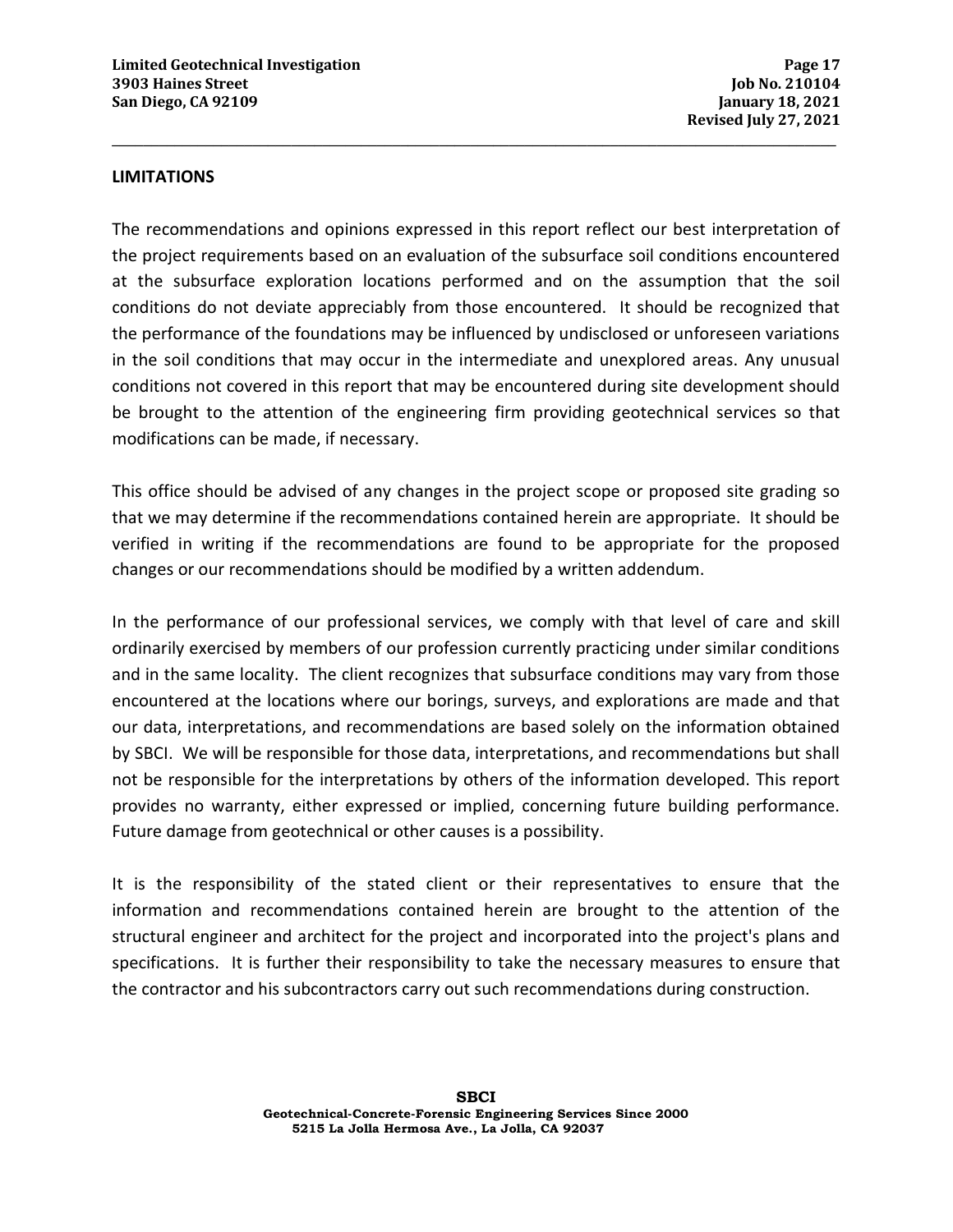**Revised July 27, 2021**

This report should be considered valid for a period of two years and is subject to review and possible changes following that time.

**\_\_\_\_\_\_\_\_\_\_\_\_\_\_\_\_\_\_\_\_\_\_\_\_\_\_\_\_\_\_\_\_\_\_\_\_\_\_\_\_\_\_\_\_\_\_\_\_\_\_\_\_\_\_\_\_\_\_\_\_\_\_\_\_\_\_\_\_\_\_\_\_\_\_\_\_\_\_\_\_\_\_\_\_\_\_\_\_\_\_\_\_\_** 

This opportunity to be of service is appreciated.

Respectfully submitted,

Scott C. Burns, PE, MSCE Principal Engineer



teplen E. Jacobs

Stephen E. Jacobs Engineering Geologist PG 3978, CEG 1307

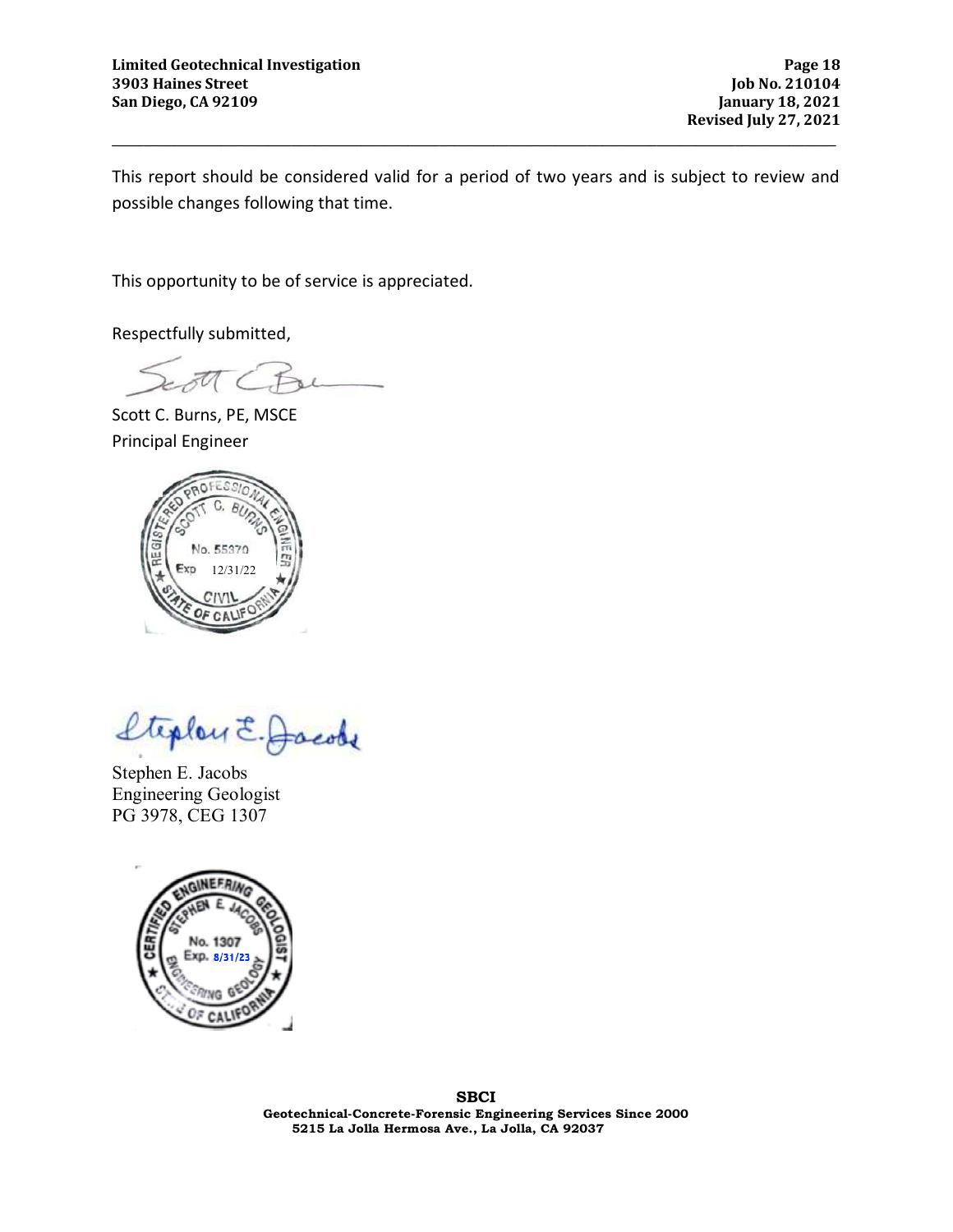**Revised July 27, 2021**

## *ATTACHMENTS:*

- References
- Figure 1 Site Location
- Figure 2 –Geologic and Test Pit Location Map
- Figure 3A-D –Excavation Logs T-1, T-2, T-3, B-1
- Figure 4 Seismic Design Parameters
- Figure 5 Retaining Wall Schematic
- Appendix A Laboratory Results

**\_\_\_\_\_\_\_\_\_\_\_\_\_\_\_\_\_\_\_\_\_\_\_\_\_\_\_\_\_\_\_\_\_\_\_\_\_\_\_\_\_\_\_\_\_\_\_\_\_\_\_\_\_\_\_\_\_\_\_\_\_\_\_\_\_\_\_\_\_\_\_\_\_\_\_\_\_\_\_\_\_\_\_\_\_\_\_\_\_\_\_\_\_**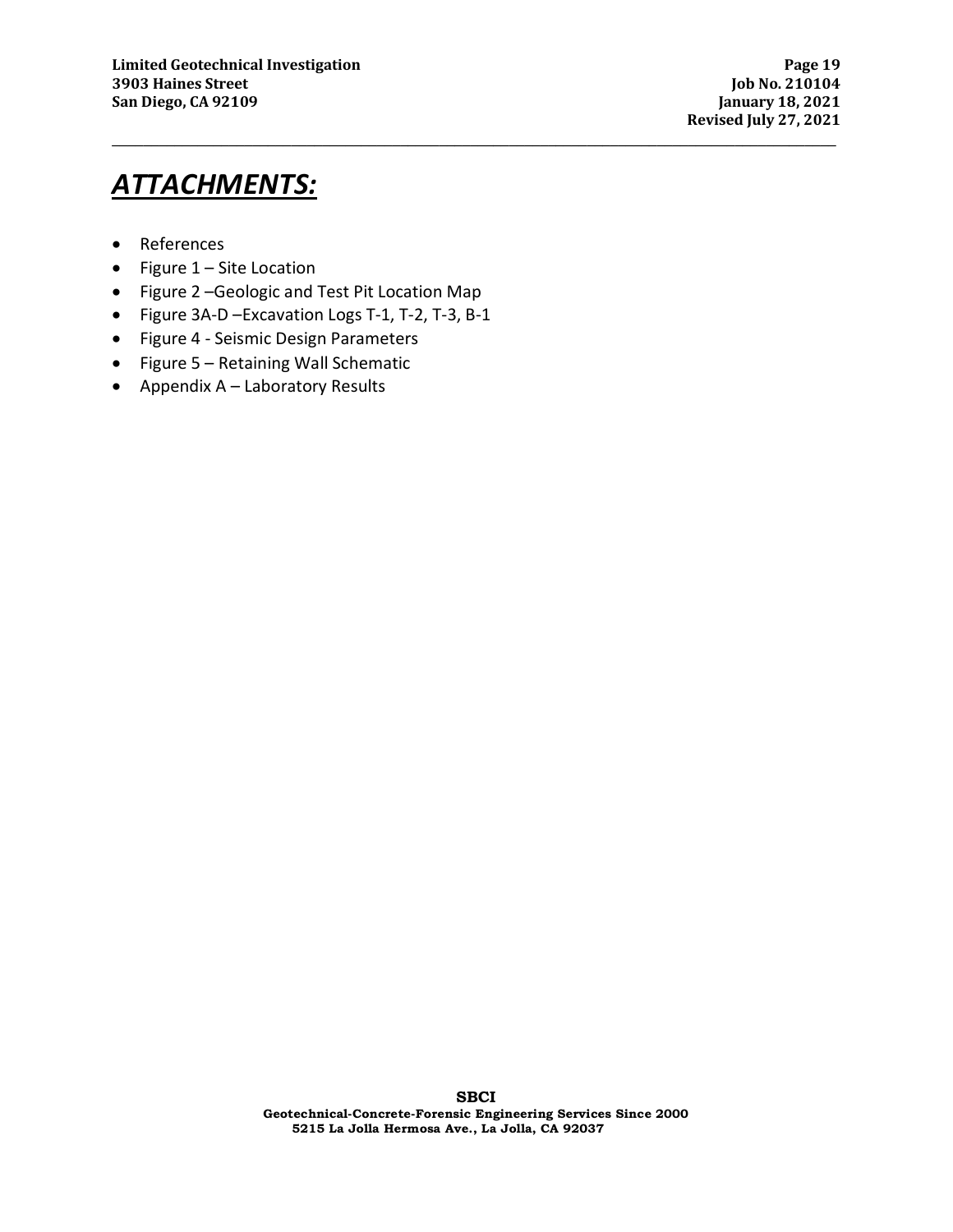## *REFERENCES:*

- City of San Diego Seismic Safety Study, Geologic Hazards and Faults, Grid Title 25, dated 2008.

**\_\_\_\_\_\_\_\_\_\_\_\_\_\_\_\_\_\_\_\_\_\_\_\_\_\_\_\_\_\_\_\_\_\_\_\_\_\_\_\_\_\_\_\_\_\_\_\_\_\_\_\_\_\_\_\_\_\_\_\_\_\_\_\_\_\_\_\_\_\_\_\_\_\_\_\_\_\_\_\_\_\_\_\_\_\_\_\_\_\_\_\_\_** 

- Geologic Map of the San Diego 30' x 60' Quadrangle, prepared by M. P. Kennedy and S.S. Tan: California Geological Survey, Regional Geologic Map series, Map No. 3, scale 1:100,000, dated 2008.
- State of California, County of San Diego, Tsunami Inundation Map For Emergency Planning, San Diego Bay, dated 2009.
- Draft Coastal Storm/Erosion/Tsunami, County of San Diego, Hazard Mitigation Planning
- ACI (1982) Guide to Durable Concrete, ACI Committee 201, American Concrete Institute, Detroit, Mich.
- ACI (1990) ACI Manual of Concrete Practice, Part 1, Materials and General Properties of Concrete, American Concrete Institute, Detroit, Mich.
- Coduto, Donald P. (1994) Foundation Design, Principles and Practices
- Day, Robert W. (1999) Geotechnical and Foundation Engineering, Design and **Construction**
- Holtz and Kovacs (1981) An Introduction to Geotechnical Engineering
- NAVFAC DM-7-2 (1982) Foundations and Earth Structures Design Manual 7-2, Department of the Navy, Naval Facilities Engineering Command, Alexandria, VA.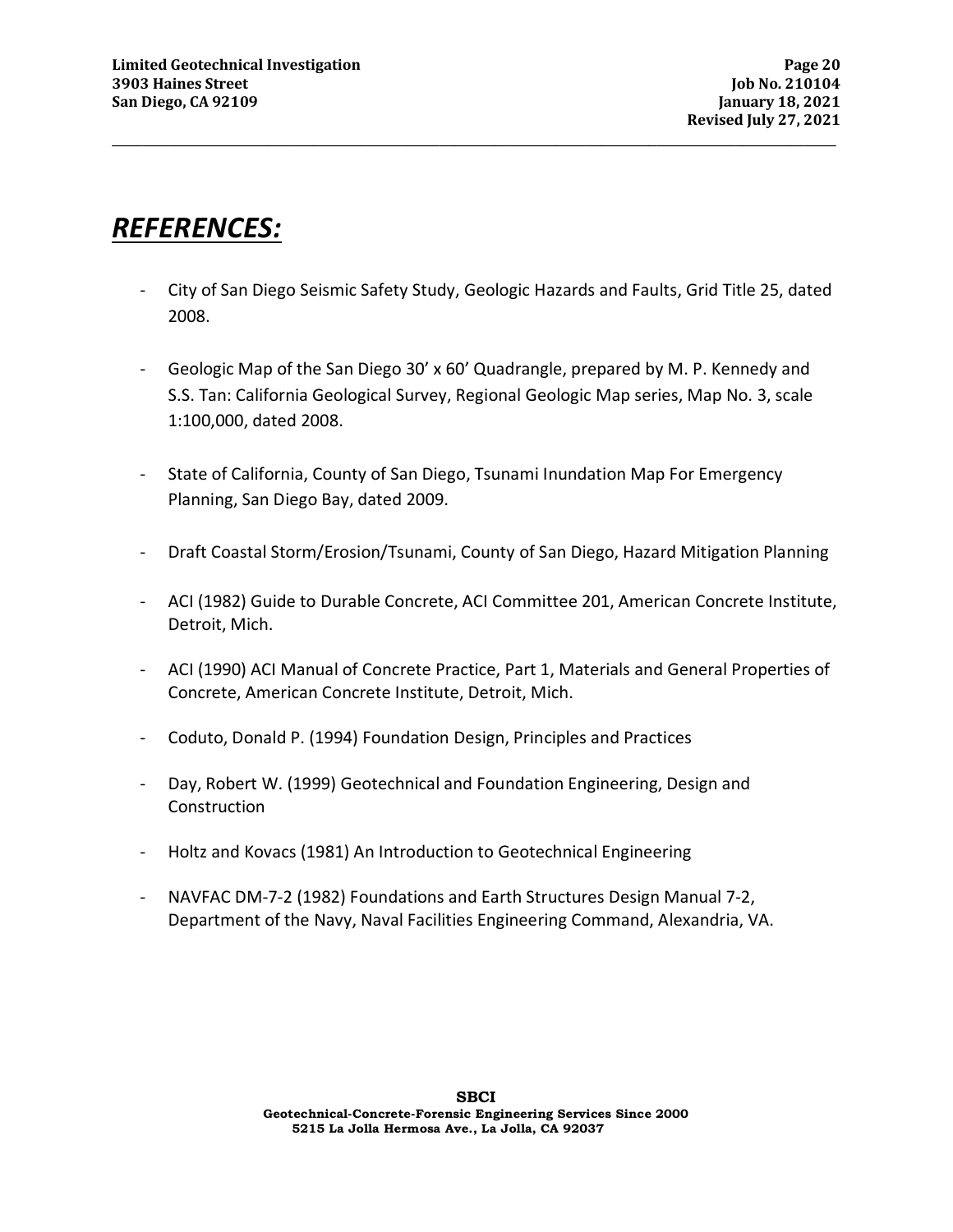

SITE ADDRESS: 3903 HAINES STREET, SAN DIEGO, CA 92109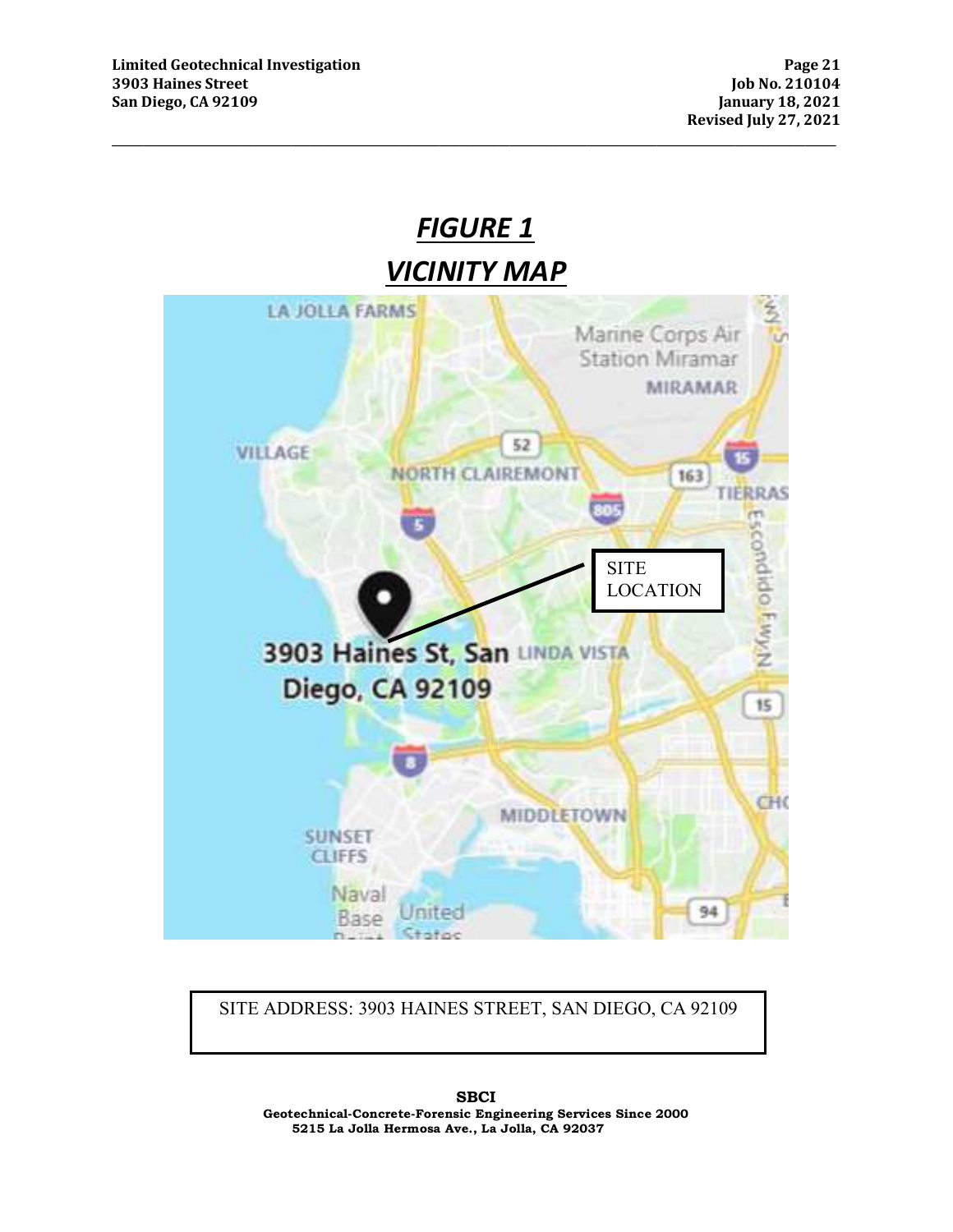

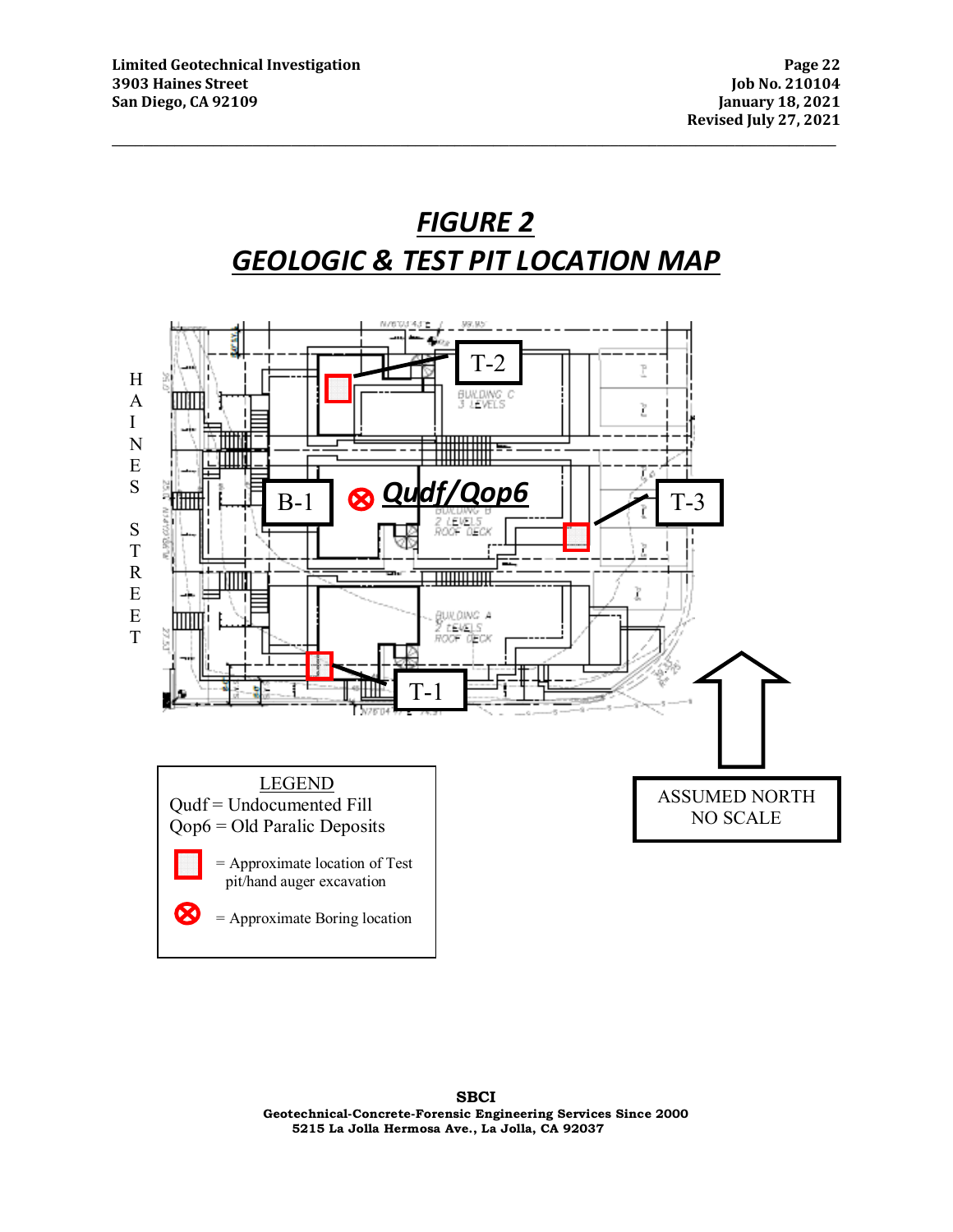|                                                   | <b>FIGURE 3A</b>                                                                                                             |                |                           |                                       |                         |                         |                                 |             |                                                                                                                                                                                                                                                              |
|---------------------------------------------------|------------------------------------------------------------------------------------------------------------------------------|----------------|---------------------------|---------------------------------------|-------------------------|-------------------------|---------------------------------|-------------|--------------------------------------------------------------------------------------------------------------------------------------------------------------------------------------------------------------------------------------------------------------|
|                                                   | <b>EXCAVATION LOG T-1</b>                                                                                                    |                |                           |                                       |                         |                         |                                 |             |                                                                                                                                                                                                                                                              |
|                                                   | $T-1$<br>Logged<br>210104<br>Date: 01/05/21<br>By: SB<br>Checked by:<br>PROJECT NUMBER:<br>hand excavation and<br>EQUIPMENT: |                |                           |                                       |                         |                         |                                 |             |                                                                                                                                                                                                                                                              |
| auger<br>EXCAVATION DIMENSION: 2x2x4', 6"<br>dia. |                                                                                                                              |                |                           |                                       |                         |                         |                                 |             | Drive Wt.:<br>ELEVATION: 46' msl<br>DEPTH OF EXCAVATION<br>(ft.): 12<br>Drop:                                                                                                                                                                                |
|                                                   | Depth (ft.)                                                                                                                  | Type<br>Sample | Penetration<br>Resistance | Classificatio<br>Soi1<br>$\mathbf{q}$ | Dry Density<br>(Lb/ft3) | Content (%)<br>Moisture | ) # $200$<br>sieve<br>$\hat{L}$ | Groundwater | Description                                                                                                                                                                                                                                                  |
| -1                                                |                                                                                                                              | R              |                           | <b>SM</b>                             | 96.2                    | 3%                      |                                 |             | <b>Undocumented Fill (Qudf)</b><br>Light grey to yellow-brown, dry, loose, silty fine to medium sand<br>with rootlets and few orange-brown clasts to 2" in max dimension                                                                                     |
| 2<br>3                                            |                                                                                                                              | B<br>B         |                           | <b>SM</b>                             |                         | 4.7%                    | 11.6%                           |             | <b>Old Paralic Deposits (Qop6)</b><br>Light gray to yellow-brown, dry to damp, loose, silty fine to medium<br>sand; light cementation<br>REMOLDED SAMPLE FROM 1-3' AT 103 PCF AT 4%<br>MOISTURE; LOADED TO 2000 PSF AND WETTED = 1.59%<br><b>COMPRESSION</b> |
| $\overline{4}$<br>5                               |                                                                                                                              | B              |                           |                                       |                         | 2.9%                    |                                 |             | Light yellow-brown to light orange-brown, damp, loose, silty fine to<br>medium sand; no cementation, few dark orange-brown blebs<br>Pit extended from 4-12' with hand auger                                                                                  |
| 6<br>7<br>8                                       |                                                                                                                              | B              |                           |                                       |                         | 5.2%                    |                                 |             | @ 7' light yellow-brown and orange-brown, slightly moist, medium<br>dense, silty fine to medium sand                                                                                                                                                         |
| 10                                                | 9<br><b>TOTAL DEPTH 12'</b><br>NO GROUNDWATER ENCOUNTERED                                                                    |                |                           |                                       |                         |                         |                                 |             |                                                                                                                                                                                                                                                              |
|                                                   | S - SPT Sample<br>R - Ring Sample<br>N - Nuclear Gauge Test<br><b>B</b> - Bulk Sample<br>D - Disturbed Sample                |                |                           |                                       |                         |                         |                                 |             |                                                                                                                                                                                                                                                              |

*NOTES: NO GROUNDWATER ENCOUNTERED. EXCAVATION BACKFILLED ON JAN. 5, 2021.*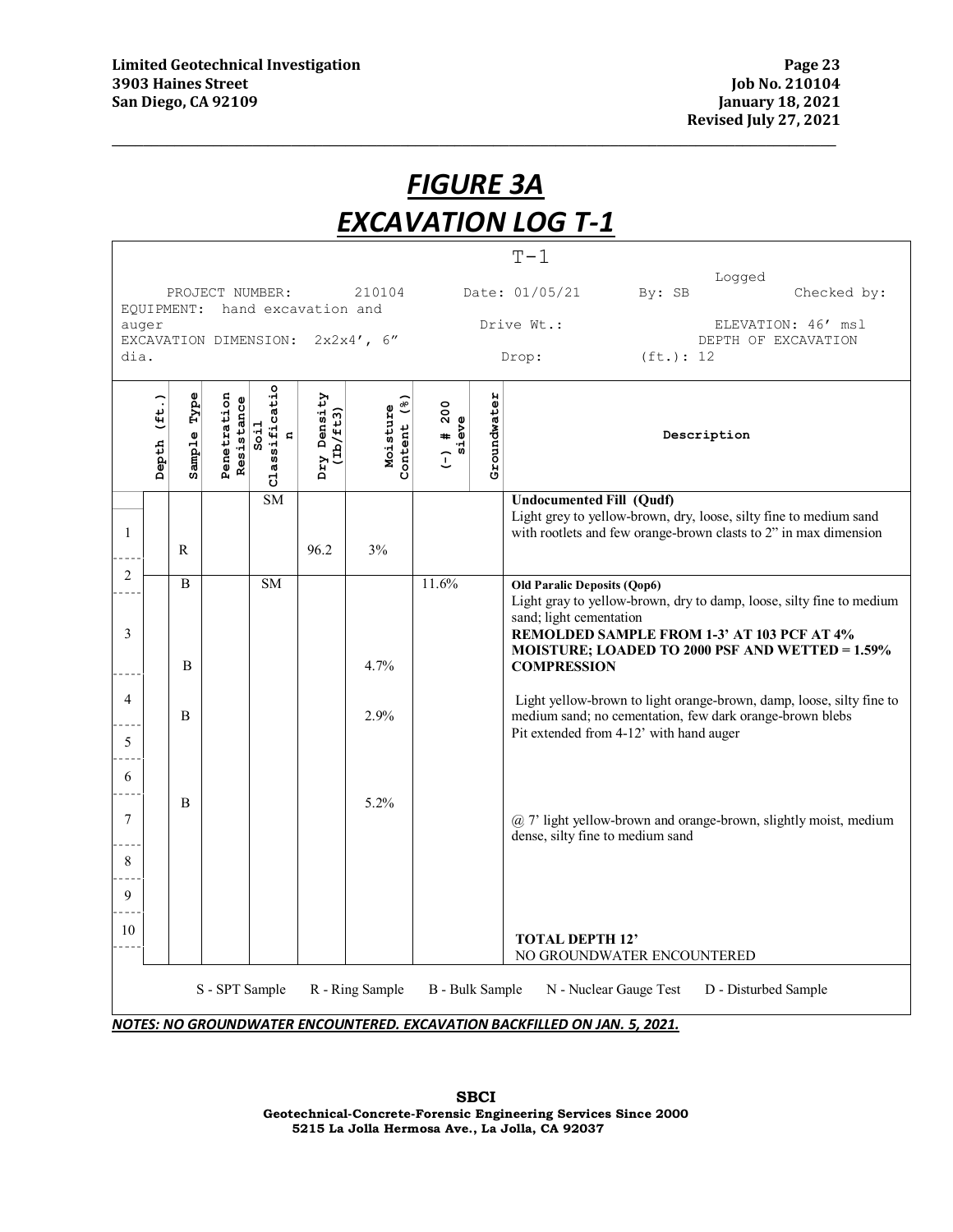|                                                                                        | <u>FIGURE 3B</u>                                                                                              |                   |                           |                                            |                         |                         |                      |             |                                                                                                                                    |
|----------------------------------------------------------------------------------------|---------------------------------------------------------------------------------------------------------------|-------------------|---------------------------|--------------------------------------------|-------------------------|-------------------------|----------------------|-------------|------------------------------------------------------------------------------------------------------------------------------------|
|                                                                                        | <b>EXCAVATION LOG T-2</b>                                                                                     |                   |                           |                                            |                         |                         |                      |             |                                                                                                                                    |
|                                                                                        |                                                                                                               |                   |                           |                                            |                         |                         |                      |             | $T-2$                                                                                                                              |
|                                                                                        |                                                                                                               |                   |                           | PROJECT NUMBER:                            |                         | 210104                  |                      |             | Logged<br>Date: 01/05/21<br>By: SB<br>Checked by:                                                                                  |
| hand excavation and<br>EQUIPMENT:<br>auger<br>EXCAVATION DIMENSION: 2x2x4', 6"<br>dia. |                                                                                                               |                   |                           |                                            |                         |                         |                      |             | Drive Wt.:<br>ELEVATION: 47' msl<br>DEPTH OF EXCAVATION<br>(ft.): 12<br>Drop:                                                      |
|                                                                                        | (上)<br>Depth                                                                                                  | Type<br>Sample    | Penetration<br>Resistance | sificatio<br>Soi1<br>$\mathbf{G}$<br>Class | Dry Density<br>(Lb/ft3) | Content (%)<br>Moisture | $(-)$ # 200<br>sieve | Groundwater | Description                                                                                                                        |
| 1<br>$\overline{2}$                                                                    |                                                                                                               |                   |                           | <b>SM</b>                                  |                         |                         |                      |             | <b>Undocumented Fill (Qudf)</b><br>Light brown, moist, loose, silty fine to medium sand with rootlets                              |
| 3                                                                                      |                                                                                                               | $\, {\bf R}$<br>R |                           | <b>SM</b>                                  | 103.2<br>102.5          | 7.2%<br>7%              |                      |             | <b>Old Paralic Deposits (Qop6)</b><br>Light brown, moist, loose, silty fine to medium sand                                         |
| $\overline{4}$<br>5                                                                    |                                                                                                               | R                 |                           |                                            | 104.2                   | 8.7%                    | 12.4%                |             | Light yellow-brown to light orange-brown, damp, loose, silty fine to<br>medium sand; no cementation, few dark orange-brown nodules |
| 6                                                                                      |                                                                                                               |                   |                           |                                            |                         |                         |                      |             | Pit extended from 4-12' with hand auger                                                                                            |
| 7<br>8<br>9                                                                            |                                                                                                               | B                 |                           |                                            |                         | 7.4%                    |                      |             | @ 7.5' Light yellow-brown and orange-brown, moist, medium dense,<br>silty fine to medium sand                                      |
| 10                                                                                     |                                                                                                               |                   |                           |                                            |                         |                         |                      |             | <b>TOTAL DEPTH 12'</b><br>NO GROUNDWATER ENCOUNTERED                                                                               |
|                                                                                        | S - SPT Sample<br>R - Ring Sample<br><b>B</b> - Bulk Sample<br>N - Nuclear Gauge Test<br>D - Disturbed Sample |                   |                           |                                            |                         |                         |                      |             |                                                                                                                                    |

*NOTES: NO GROUNDWATER ENCOUNTERED. EXCAVATION BACKFILLED ON JAN. 5, 2021.*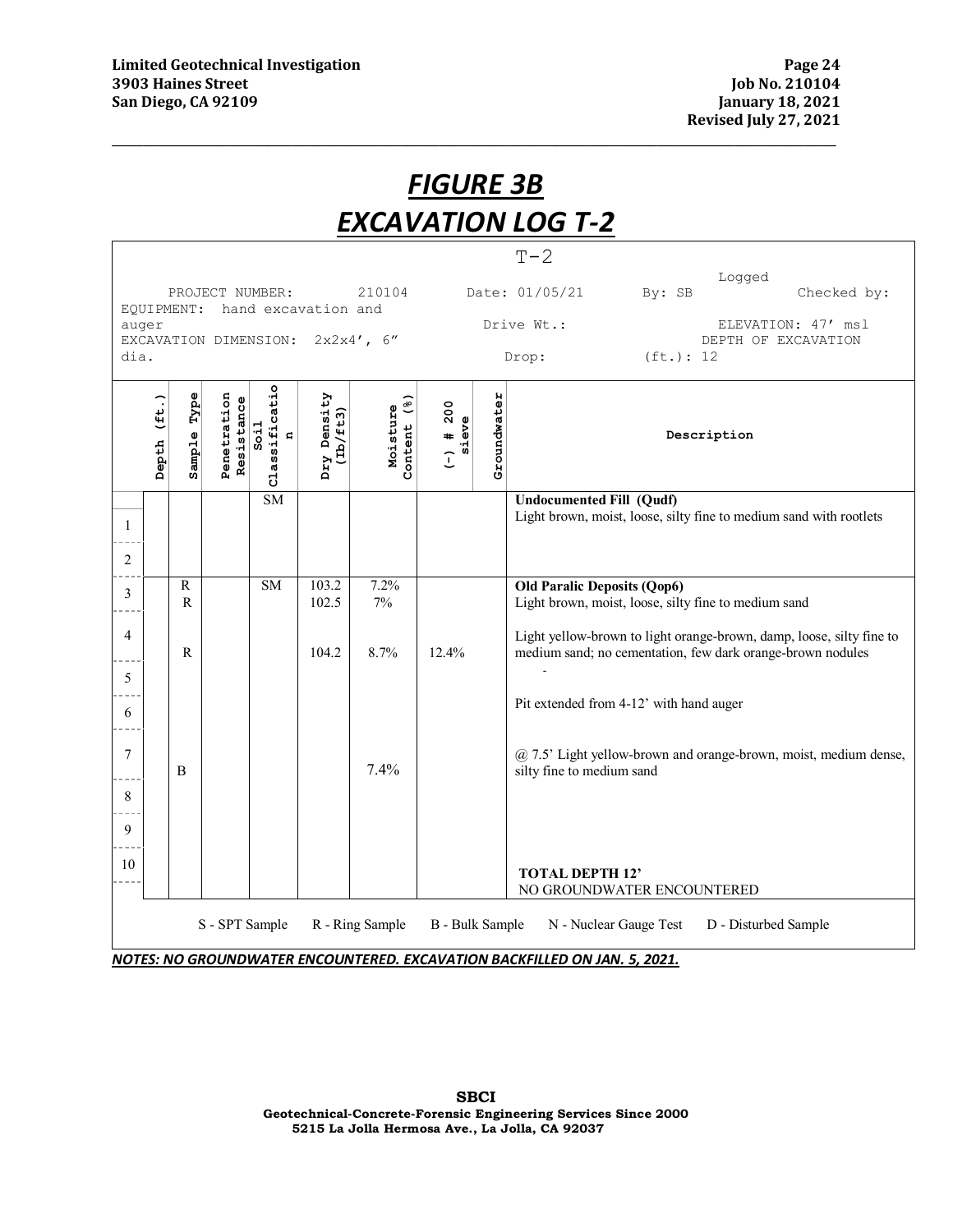|                             | <u>FIGURE 3C</u>                                               |                   |                           |                                             |                                  |                         |                      |             |                                                                                                                                                                                                                                          |
|-----------------------------|----------------------------------------------------------------|-------------------|---------------------------|---------------------------------------------|----------------------------------|-------------------------|----------------------|-------------|------------------------------------------------------------------------------------------------------------------------------------------------------------------------------------------------------------------------------------------|
|                             | <b>EXCAVATION LOG T-3</b>                                      |                   |                           |                                             |                                  |                         |                      |             |                                                                                                                                                                                                                                          |
|                             |                                                                |                   |                           |                                             |                                  |                         |                      |             | $T-3$<br>Logged                                                                                                                                                                                                                          |
|                             | PROJECT NUMBER:<br>210104<br>EOUIPMENT:<br>hand excavation and |                   |                           |                                             |                                  |                         |                      |             | Date: 01/05/21<br>By: SB<br>Checked by:                                                                                                                                                                                                  |
| auger                       |                                                                |                   |                           |                                             | EXCAVATION DIMENSION: 2x2x4', 6" |                         |                      |             | Drive Wt.:<br>ELEVATION: 47' msl<br>DEPTH OF EXCAVATION                                                                                                                                                                                  |
| (ft.): 12<br>dia.<br>Drop:  |                                                                |                   |                           |                                             |                                  |                         |                      |             |                                                                                                                                                                                                                                          |
|                             | Depth (ft.)                                                    | Type<br>Sample    | Penetration<br>Resistance | Classificatio<br>Soi1<br>$\mathbf{G}% _{t}$ | Dry Density<br>(Lb/ft3)          | Content (%)<br>Moisture | $(-)$ # 200<br>sieve | Groundwater | Description                                                                                                                                                                                                                              |
| 1                           |                                                                | R                 |                           | <b>SM</b>                                   | 100.2                            | 3.7%                    |                      |             | <b>Undocumented Fill (Qudf)</b><br>Light grey to yellow-brown, dry, loose, silty fine to medium sand<br>with many rootlets and pores                                                                                                     |
| $\overline{2}$<br>3<br>4    |                                                                | $\mathbf{R}$<br>R |                           | <b>SM</b>                                   | 101.1<br>103.7                   | 3.1%<br>2.9%            |                      |             | <b>Paralic Deposits (Qop6)</b><br>Light gray to yellow-brown, dry to damp, loose, silty fine to medium<br>sand; light cementation<br>Light yellow-brown to light orange-brown, damp, loose, silty fine to<br>medium sand; no cementation |
| 5<br>6<br>7<br>8<br>9<br>10 |                                                                | B                 |                           |                                             |                                  | 6.4%                    |                      |             | Pit extended from 4-12' with hand auger<br>@ 7.5' Yellow-brown and orange-brown, slightly moist, medium<br>dense, silty fine to medium sand<br><b>TOTAL DEPTH 12'</b><br>NO GROUNDWATER ENCOUNTERED                                      |
|                             |                                                                |                   |                           | S - SPT Sample                              |                                  | R - Ring Sample         | B - Bulk Sample      |             | N - Nuclear Gauge Test<br>D - Disturbed Sample                                                                                                                                                                                           |

*NOTES: NO GROUNDWATER ENCOUNTERED. EXCAVATION BACKFILLED ON JAN. 5, 2021.*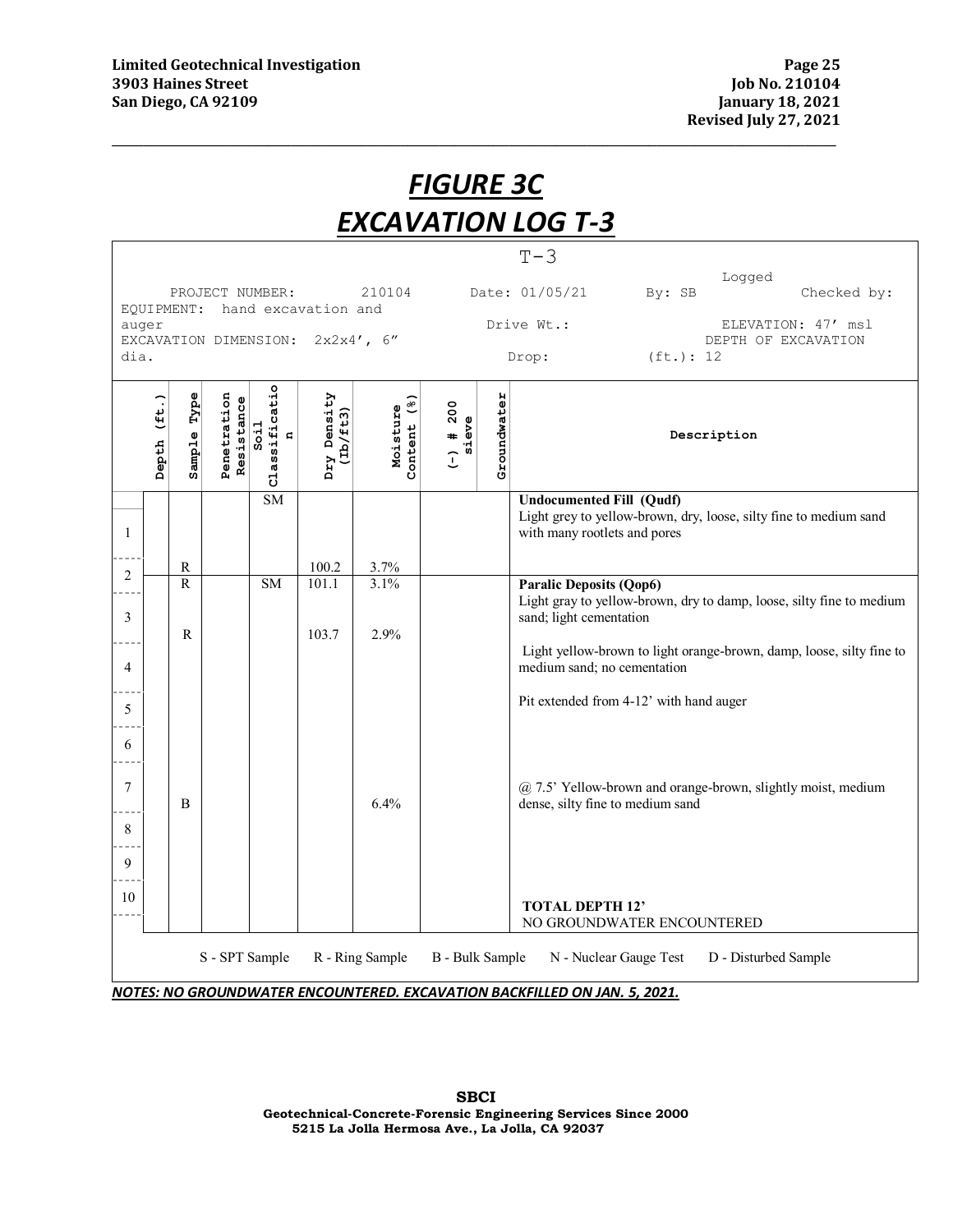|                                         | <b>FIGURE 3D</b> |                |                           |                                           |                         |                            |                      |             |                                                                                                                                    |
|-----------------------------------------|------------------|----------------|---------------------------|-------------------------------------------|-------------------------|----------------------------|----------------------|-------------|------------------------------------------------------------------------------------------------------------------------------------|
|                                         |                  |                |                           |                                           |                         |                            |                      |             | <b>EXCAVATION LOG B-1</b>                                                                                                          |
|                                         |                  |                |                           |                                           |                         |                            |                      |             | $B-1$                                                                                                                              |
|                                         |                  |                | PROJECT NUMBER:           |                                           |                         | 210104                     |                      |             | Logged<br>Date: 01/13/21<br>By: SB<br>Checked by:                                                                                  |
| EQUIPMENT: hand excavation and<br>auger |                  |                |                           |                                           |                         |                            |                      |             | Drive Wt.: 140#<br>ELEVATION: 47' msl                                                                                              |
| EXCAVATION DIMENSION: 6" dia.           |                  |                |                           |                                           |                         |                            |                      |             | DEPTH OF EXCAVATION<br>Drop: 30"<br>(ft.): 12                                                                                      |
|                                         | Depth (ft.)      | Type<br>Sample | Penetration<br>Resistance | o<br>Classificati<br>Soi1<br>$\mathbf{G}$ | Dry Density<br>(Dz/tt3) | (3)<br>Moisture<br>Content | $(-)$ # 200<br>sieve | Groundwater | Description                                                                                                                        |
| 1<br>$\boldsymbol{2}$                   |                  |                |                           | <b>SM</b>                                 |                         |                            |                      |             | <b>Undocumented Fill (Qudf)</b><br>Light brown, moist, loose, silty fine to medium sand with rootlets                              |
| 3                                       |                  | <b>SPT</b>     | 6                         | <b>SM</b>                                 |                         |                            |                      |             | <b>Old Paralic Deposits (Qop6)</b><br>Light brown, moist, loose, silty fine to medium sand                                         |
| 4<br>5                                  |                  | <b>SPT</b>     | 6                         |                                           |                         |                            |                      |             | Light yellow-brown to light orange-brown, damp, loose, silty fine to<br>medium sand; no cementation, few dark orange-brown nodules |
| 6                                       |                  | <b>SPT</b>     | 8                         |                                           |                         |                            |                      |             | more resistance around 6.5'                                                                                                        |
| $\boldsymbol{7}$                        |                  | <b>SPT</b>     | 11                        |                                           |                         | 6.5                        |                      |             | @ 7.5' Light yellow-brown and orange-brown, moist, medium dense,<br>silty fine to medium sand                                      |
| 8                                       |                  | <b>SPT</b>     | 21                        |                                           |                         |                            |                      |             |                                                                                                                                    |
| 9                                       |                  |                |                           |                                           |                         |                            |                      |             |                                                                                                                                    |
| 10                                      |                  | <b>SPT</b>     | 23                        |                                           |                         |                            |                      |             | <b>TOTAL DEPTH 12'</b><br>NO GROUNDWATER ENCOUNTERED                                                                               |

*NOTES: NO GROUNDWATER ENCOUNTERED. EXCAVATION BACKFILLED ON JAN. 5, 2021.* 

**SBCI Geotechnical-Concrete-Forensic Engineering Services Since 2000 5215 La Jolla Hermosa Ave., La Jolla, CA 92037**

S - SPT Sample R - Ring Sample B - Bulk Sample N - Nuclear Gauge Test D - Disturbed Sample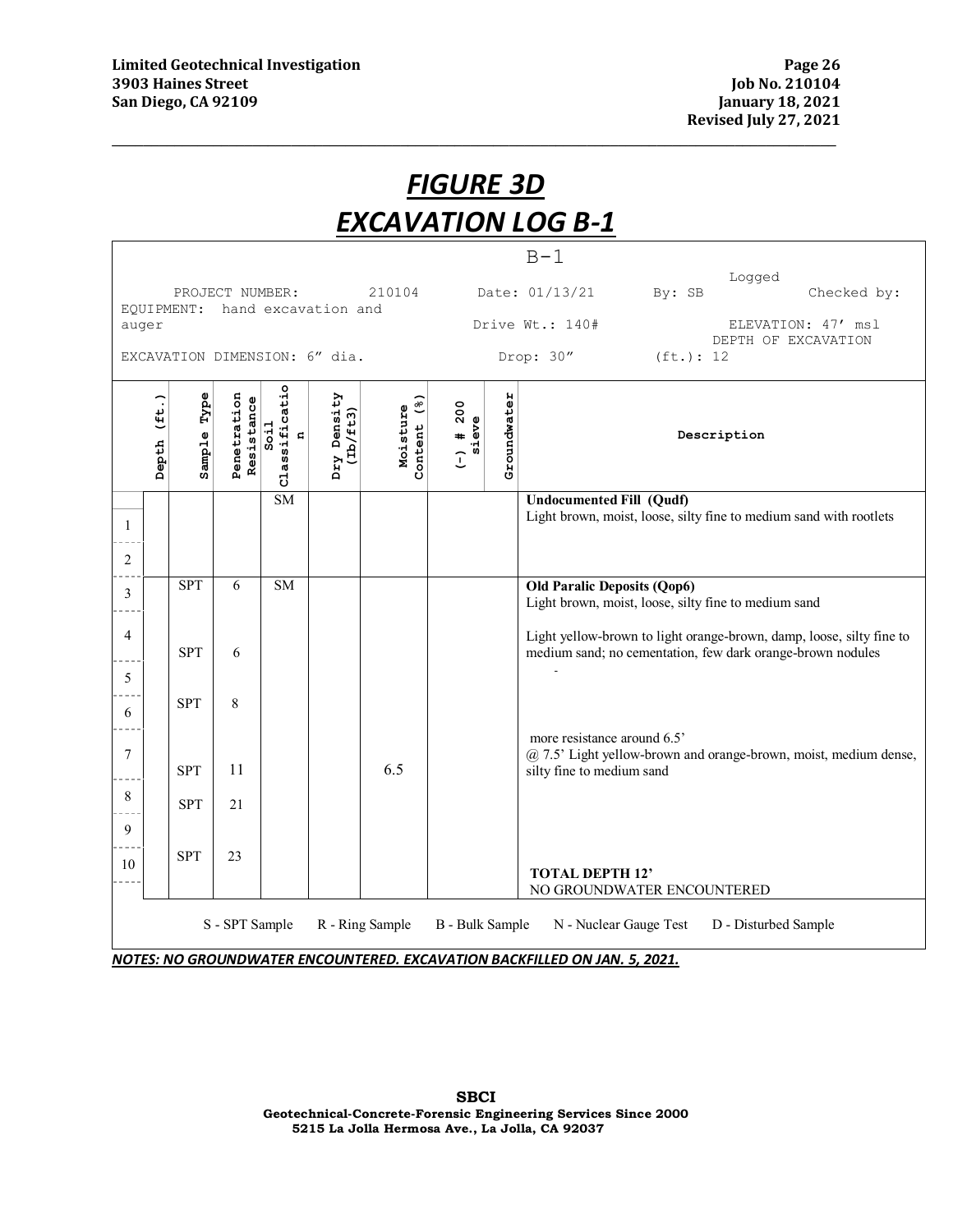## *FIGURE 4*

**\_\_\_\_\_\_\_\_\_\_\_\_\_\_\_\_\_\_\_\_\_\_\_\_\_\_\_\_\_\_\_\_\_\_\_\_\_\_\_\_\_\_\_\_\_\_\_\_\_\_\_\_\_\_\_\_\_\_\_\_\_\_\_\_\_\_\_\_\_\_\_\_\_\_\_\_\_\_\_\_\_\_\_\_\_\_\_\_\_\_\_\_\_** 

## **Site Coefficients and Spectral/Ground Response Acceleration Parameters**

## **LATTITUDE - 32.7903876 / LONGITUDE - 117.2397091 Risk Category II Site Class "D" – Stiff Soil**

#### **ASCE 7-16 STANDARD**

| $\mathbf{S}$ | $\mathrm{S}_1$ | Гa  | ${\rm F}_{\rm v}$ | $\mathbf{D} \text{ms}$ | $S_{m1}$ | $S_{ds}$ | $S_{d1}$ | $PGA_M$ | <b>PGA</b> |
|--------------|----------------|-----|-------------------|------------------------|----------|----------|----------|---------|------------|
| .343         | 0.466          | 1.0 | Null-             | .343                   | Null-    | 0.895    | Null-    | 0.671   | 0.61       |
|              |                |     | See               |                        | See      |          | See      |         |            |
|              |                |     | Section           |                        | Section  |          | Section  |         |            |
|              |                |     | 11.4.8            |                        | 11.4.8   |          | .4.8     |         |            |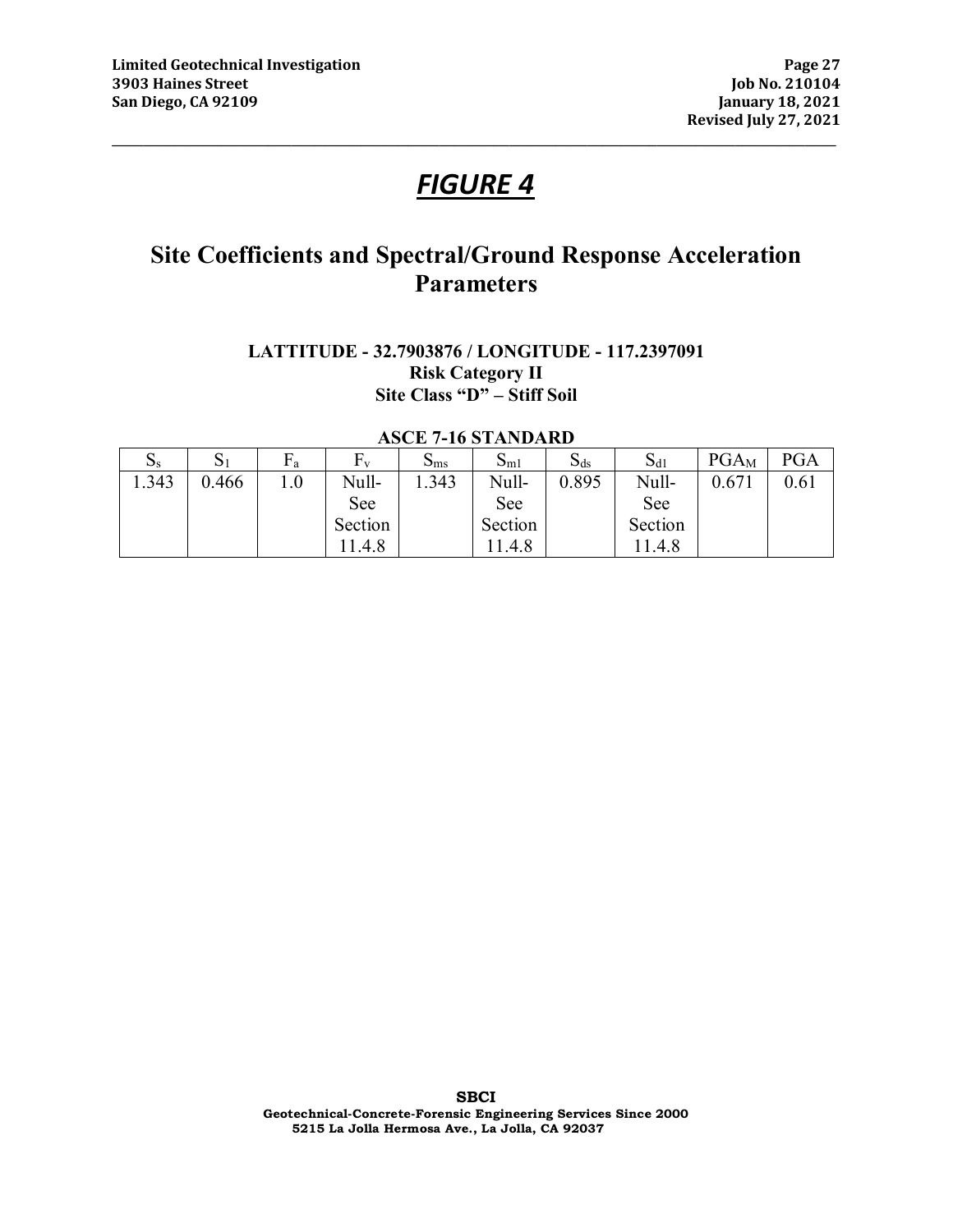# *FIGURE 5 RETAINING WALL DRAINAGE SCHEMATIC*

**\_\_\_\_\_\_\_\_\_\_\_\_\_\_\_\_\_\_\_\_\_\_\_\_\_\_\_\_\_\_\_\_\_\_\_\_\_\_\_\_\_\_\_\_\_\_\_\_\_\_\_\_\_\_\_\_\_\_\_\_\_\_\_\_\_\_\_\_\_\_\_\_\_\_\_\_\_\_\_\_\_\_\_\_\_\_\_\_\_\_\_\_\_** 



#### **SPECIFICATIONS FOR CALTRANS CLASS 2 PERMEABLE MATERIAL**

| Sieve Size | % Passing  |  |  |  |
|------------|------------|--|--|--|
| 1"         | 100        |  |  |  |
| 3/4"       | $90 - 100$ |  |  |  |
| 3/8"       | 40-100     |  |  |  |
| No. 4      | $25 - 40$  |  |  |  |
| No. 8      | $18 - 33$  |  |  |  |
| No. 30     | $5 - 15$   |  |  |  |
| No. 50     | $0 - 7$    |  |  |  |
| No. 200    | $0 - 3$    |  |  |  |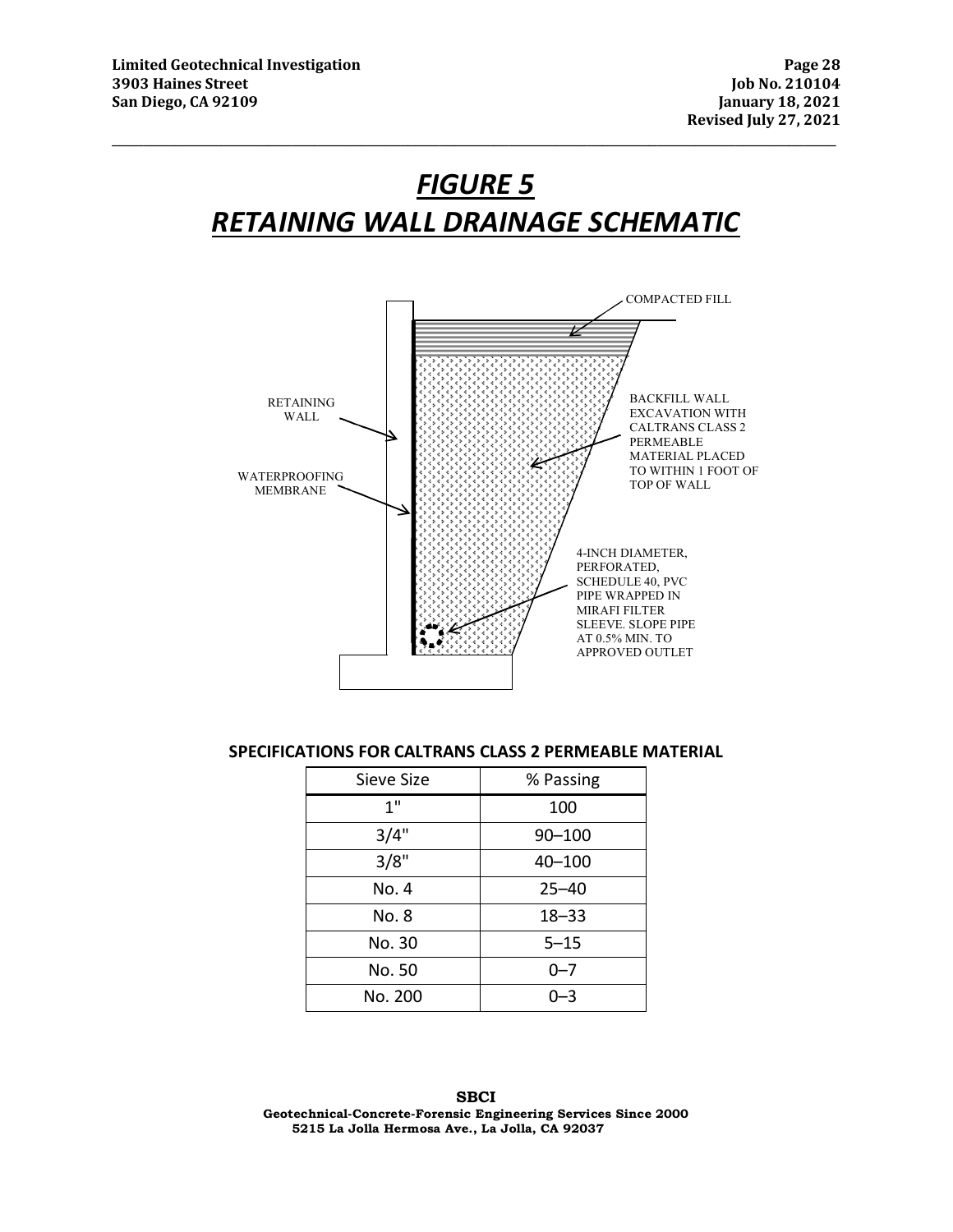## APPENDIX A

**\_\_\_\_\_\_\_\_\_\_\_\_\_\_\_\_\_\_\_\_\_\_\_\_\_\_\_\_\_\_\_\_\_\_\_\_\_\_\_\_\_\_\_\_\_\_\_\_\_\_\_\_\_\_\_\_\_\_\_\_\_\_\_\_\_\_\_\_\_\_\_\_\_\_\_\_\_\_\_\_\_\_\_\_\_\_\_\_\_\_\_\_\_**